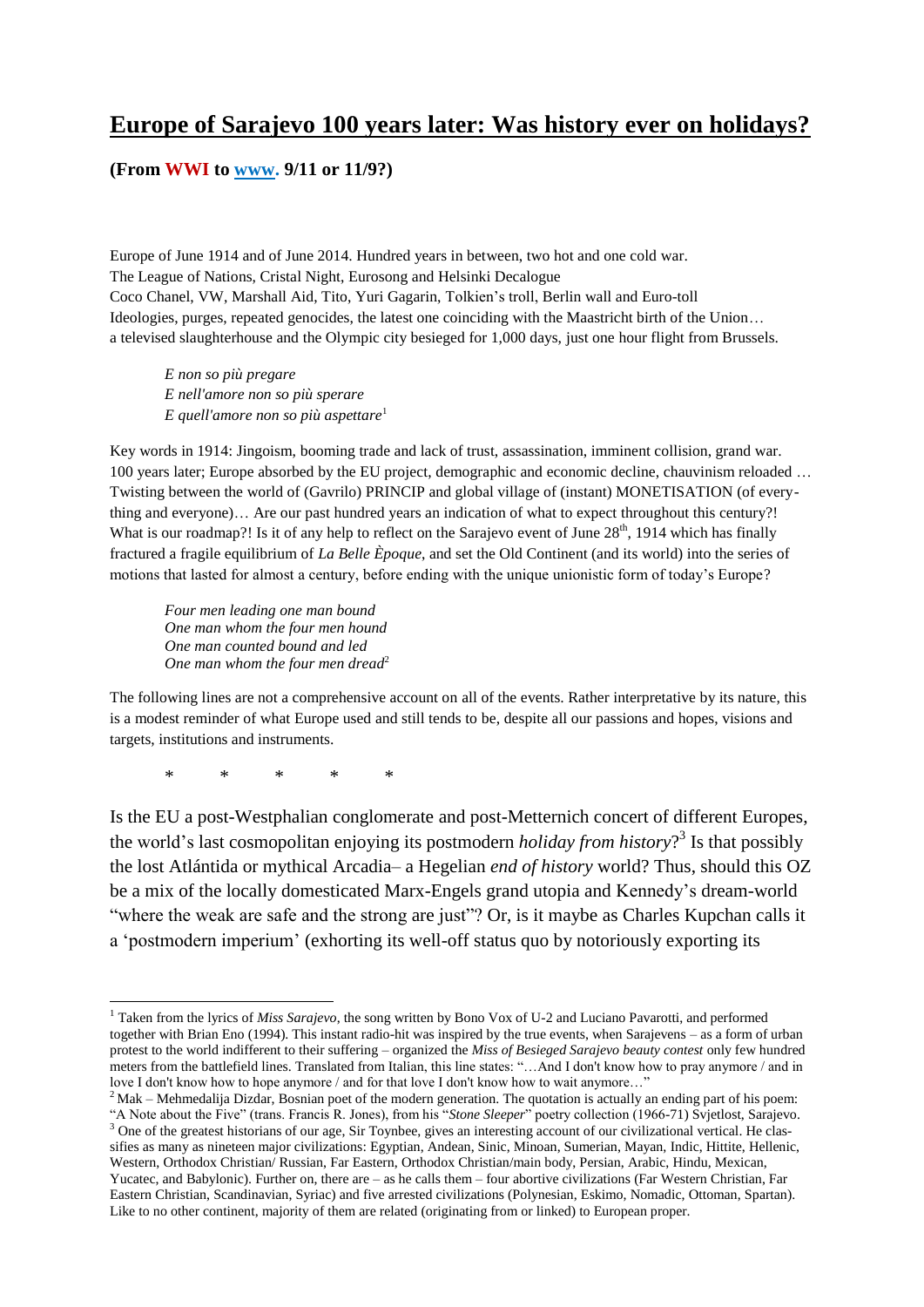*transformative powers* of free trade dogma and human rights stigma<sup>4</sup>-a modified continuation of colonial legacy when the European conquerors, with fire and sword, spread commerce,<sup>5</sup> Christianity and civilization overseas), a kind of "new Byzantium", or is that more of a Richard Young"s declining, unreformed and rigid Rome? Hence, is this a post-Hobbesian (yet, not quite a Kantian) world, in which the *letzte Mensch* expelled *Übermensch*? Could it be as one old graffiti in Prague implies: EU=SU²? Does the EU-ization of Europe equals to a restoration of the universalistic world of Rome"s Papacy? Is the Union a Leonard"s *runner of the 21<sup>st</sup> century*, or is it perhaps Kagan's 'Venus'–gloomy and opaque world, warmer but equally distant and unforeseen like 'Mars'?<sup>6</sup>

Is this Brussels-headquartered construct, the  $20<sup>th</sup>$  century's version of Zollverein with standardized tariffs and trade, but of an autonomous fiscal policy and politics? Thus, is the EU a political and economic re-approachment of sovereign states or maybe just an(other) enterprise of the borderless financial capital? Ergo, would that be a pure construct of financial oligarchy whose *invisible hand* tacitly corrupted the Maastricht Treaty as to web-up a borderless, limitless, wireless and careless power hub, while at the same time entrenching, silencing and rarefying labour within each nation state?

Is this a supersized Switzerland (ruled by the cacophony of many languages and enveloped in economic egotism of its self-centered people), with the cantons (MS, Council of EU) still far more powerful than the central government (the EU Parliament, Brussels' Commission, ECJ), while Swiss themselves –although in the geographic heart of that Union – stubbornly continue to defy any membership. Does it really matter (and if so, to what extent) that Niall Ferguson wonders: "…the EU lacks a common language, a common postal system, a common soccer team (Britain as well, rem. A.B.) even a standard electric socket... " $?$ <sup>7</sup> Kissinger himself was allegedly looking for a phone number of Europe, too. Baron Ridley portrayed the Union as a *Fourth Reich*, not only dominated by Germany, but also institutionally Germanized. Another conservative Briton, Larry Siedentop, remarked in his *Democracy in Europe* that it is actually France who is running the EU 'show', in the typical French way – less than accountable bureaucracy that prevents any evolution of the European into an American-style United States. Thus, Siedentop"s EU is more of a *Third Bonapartistic Empire* than possibly a *Fourth German Reich*. The *Heartland* or *Rimland*?

<sup>4</sup> Lately, it looks like a Gay-rights *Jihad* at many places. The non-selective, but massive push without premeditation on the key issue here: whether homosexuality should be either tolerated behavior or promoted life-style, has to be urgently revisited and (re-)calibrated. As it stands now, this Gay-rights *Jihad* neither serves the human/behavioristic rights nor a worrying birthrates decline. The European demographics is far more of a serious and urgent socio-economic problem, as it is closely related to the emotional-charge inflammable issues of migration and integration, and by it triggered (to say: justified) right-wing anti-politics.

<sup>&</sup>lt;sup>5</sup> Is globalization the natural doctrine of global hegemony? Well, its main instrument, commerce –as we know – brings people into contact, not necessarily to an agreement, even less to mutual benefits and harmony...Or, "If goods cannot cross borders, armies will" is the famous saying of the XIX century French economist Frederic Bastiat, so often quoted by the longest-ever serving US Secretary of State Cordell Hull.

<sup>&</sup>lt;sup>6</sup> "No venue has been created in which an EU-wide public opinion might be formed... European Parliament elections are not truly European because they are 27 different elections with different electoral systems after campaigns in which national issues predominate… Under present procedures, both the President of the European Commission and the President of the European Council are selected in private meetings of heads of governments..", says former Irish Prime Minister John Bruton. Bruton, J. (2013), *How real is the danger of an EU collapse?*, EU Journal Europe"s World 23(13) 2013, Brussels

<sup>7</sup> Ferguson, N. (2005) *Colossus – The Rise and Fall of the American Empire*, Penguin Books (page 255)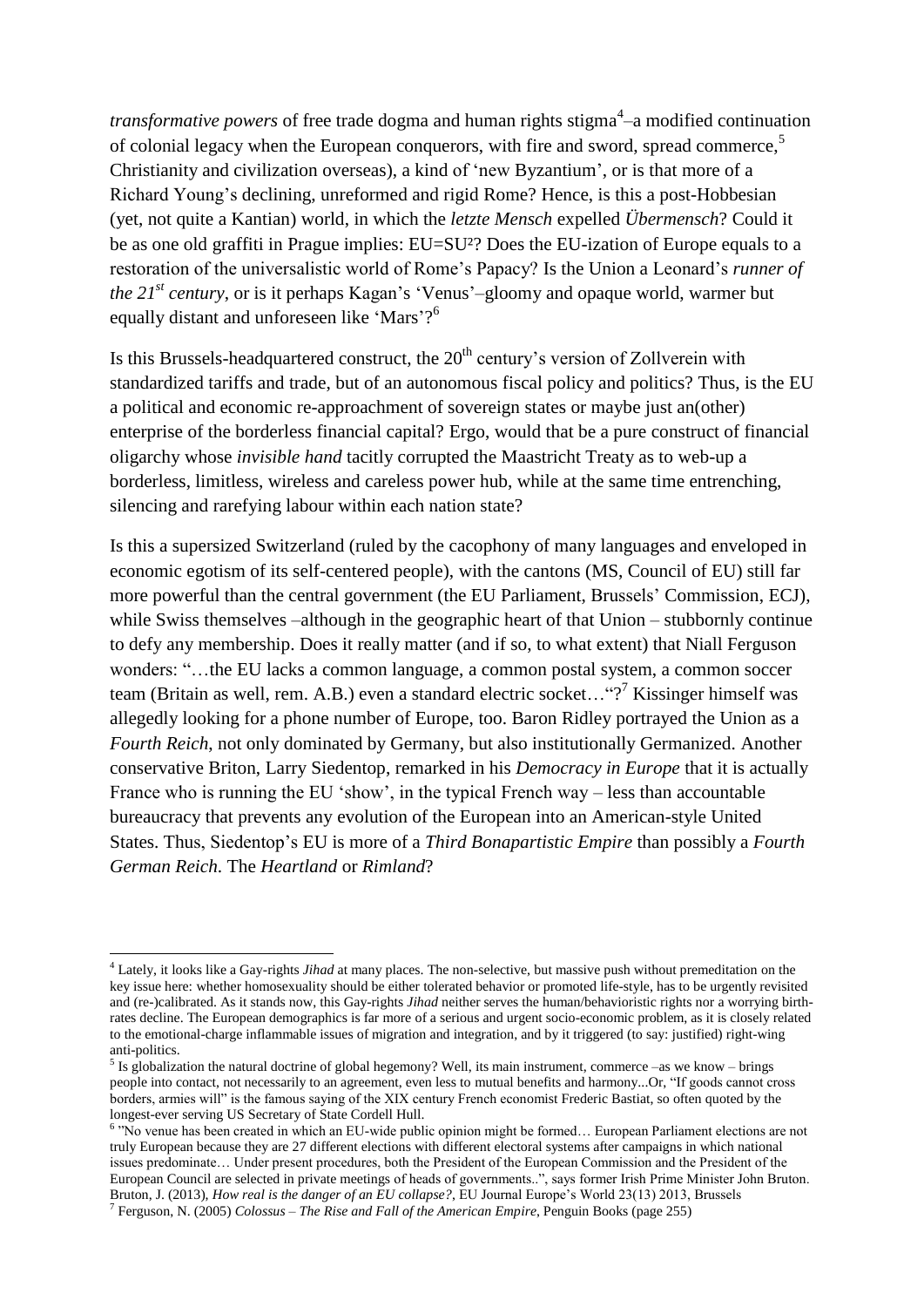After all, is the Union yet another virtue out of necessity, as Brzezinski claimed, that after centuries of colonial overstretch and of mutual destructions (between protagonists in close geographic proximity), Europe irreversibly lost its demographic, economic and politicomilitary importance, and that the early EU was more of an attempt to rescue a nation state than it was the quest for a true enterprise of the European Community building?

Despite different names and categorizations attached, historical analogies and descriptions used, most scholars would agree upon the very geopolitical definition of the EU. It is, thus, predominantly defined as a grand re-approachment of France and Germany after WWII, culminating in the Elysée accords of 1961. An interpretation of this instrument is rather simple: a bilateral peace treaty through achieved consensus by which Germany accepted a predominant French say in political affairs of EU/Europe, and France – in return – accepted a more dominant German say in economic matters of EU/Europe. All that tacitly blessed by a *perfect balancer*– Britain, attempting to conveniently return to its *splendid isolation from the Continent* in the post-WWII years. Consequently, nearly all scholars would agree that the Franco-German alliance actually represents a geopolitical axis, a backbone of the Union.

But, what does it mean, precisely? Why Germany, and why France? And why, besides the geographic (e.g. north-south, Nordic-Mediterranean) and political (e.g. the EU and non-EU Europe; the "good old" West and new "transitioning" East, or old EU 15 and new EU 13, or the Paris treaty core-6, etc.) categorization, do we need to take an additionally due look at the classification of historical Europes?<sup>8</sup>

# *Una hysteria importante*

**.** 

History of Europe is the story of small hysteric/xenophobic nations, traditionally sensitive to the issue of ethnic, linguistic, religious, and behavioristic otherness.<sup>9</sup> If this statement holds the truth, then we refer to events before and after the Thirty Years" War in general and to the post-Napoleonic Europe in particular. Political landscape of today"s Europe had been actually conceived in the late  $14<sup>th</sup>$  century, gradually evolving to its present shape. The universalistic world of the Holy Roman Empire and Papacy is steadily contested by the explicitly confrontational or implicitly dismissive political entities, be it ideologically (the Thirty Years" War culminating with the Peace of Westphalia) or geopolitically (Grand Discoveries and the shift of the gravity center westwards). The early round of colonizers, the two Iberian empires of Spain and Portugal, are the first entities that emerged, followed by France, Holland, England and Denmark. (Belgium too, although it appeared as a buffer zone at first – being a strategic depth, a continental prolongation of England for containment of Central Europeans, Dutch

<sup>&</sup>lt;sup>8</sup> Classic division on north and south in the European newspeech originating from the London City and Frankfurt's banking circles would be *pigs* vs. *wings* (indebted south: PIGS – Portugal, Italy, Greece and Spain vs. prosperous north: WINGS – West, Industrial North, Germany and Scandinavia).

<sup>9</sup> Enveloped in its own myopia of economic egoism, Europeans are in fact digging and perpetuating defensive self-isolation. While falling short to constructively engage its neighborhood (but not conveniently protected by oceans like some other emigrant-receiving countries), Europeans constantly attract unskilled migrants. The US, GCC, Far East, Australia, Singapore, lately even Brazil, India, or Angola – all have enormously profited from the skilled newcomers. Europe is unable to preserve, protect and promote its skilled migrants. Simply, European history of tolerance of otherness is far too short for it, while the legacies of residual fears are deep, lasting and wide.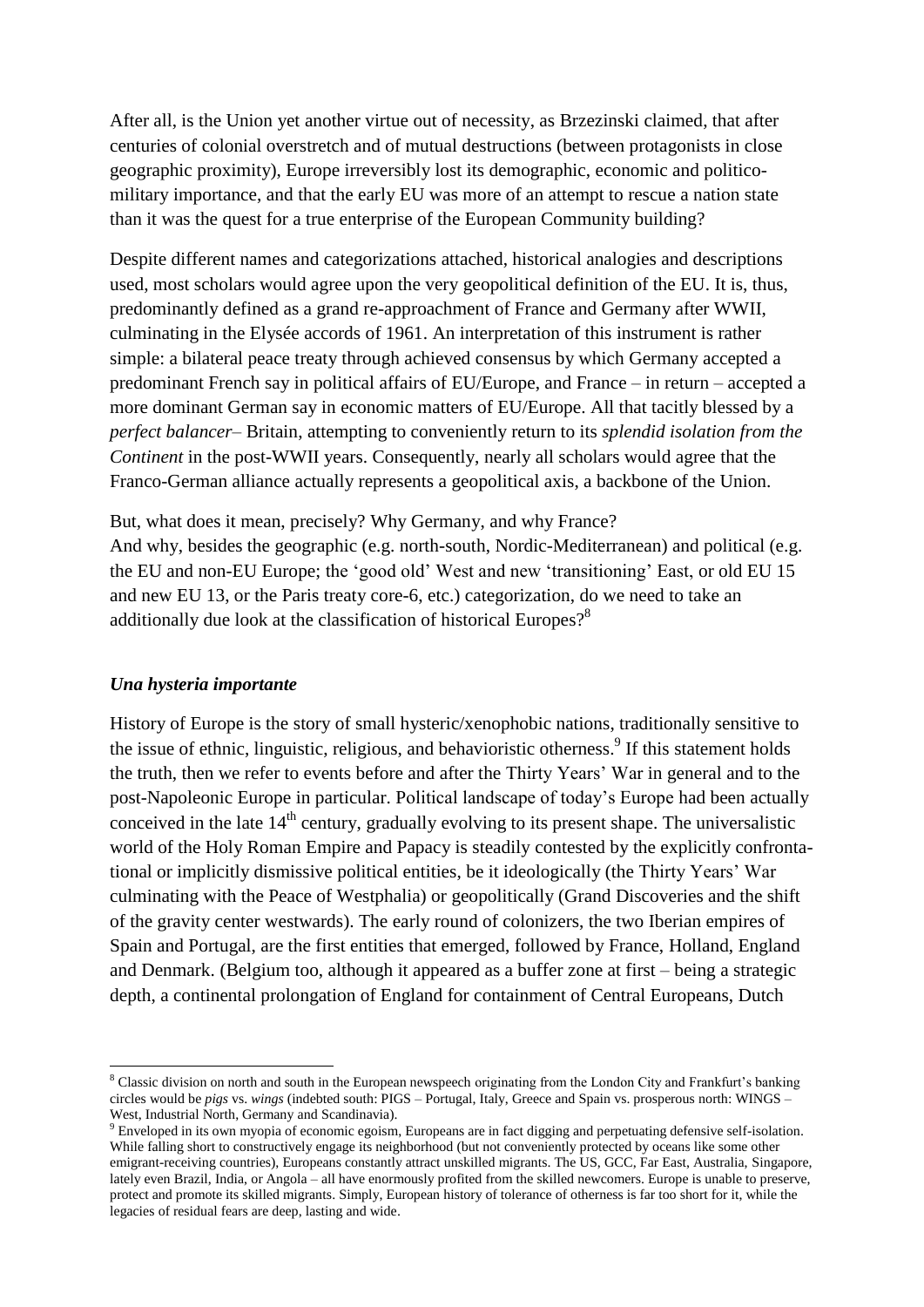and Scandinavians from the open sea, while later on also becoming a strategic depth of France for balancing Britain and containment of Denmark and Prussia.)

Engulfed with the quest of the brewing French revolution for the creation of a nation state, these colonizers, all of them situated on the Atlantic flank of Europe, have successfully adjusted to the nation-state concept. Importantly, the very process of creation/formation of the nation-state has been conducted primarily on linguistic grounds since religious grounds were historically defeated once and for all by the Westphalia:<sup>10</sup> All peoples talking the Portugophone dialects in one state, all Hispanophone dialects in another state, all Francophone dialects in the third state, etc.<sup>11</sup> This was an easy cut for peripheral Europe, the so-called old colonizers on the Atlantic flank of Europe, notably for Portugal, Spain, France, England, Denmark, the Netherlands, and Sweden.



Although geopolitically defeated and ideologically contained by the Vienna Congress and its instrument: the Holy Alliance of Eastern Conservative Courts, the very idea of a nation-state remained appealing. Once the revolutionary 1848 ousted the principal guardian of feudalism in Europe, Metternich, the suppressed concept got further impetus. And, the revolutionary romance went on… Hence, the very creation of central European nation-states was actually

1

 $10$  To be more accurate: Westphalia went beyond pure truce, peace and reconciliation. It re-confirmed existence of western Christianity"s *Ummah*. Simply, it only outlawed meddling into the intra-western religious affairs by restricting that-time absolute Papal (interpretative) powers. From that point of view, Westphalia was not the first international instrument on religious freedoms, but a triumph of western evangelic unity, which later led to the strengthening of western Christianity"s supremacy intercontinentally.

 $11$  All modern European languages that are taught in schools today, were once upon a time actually a political and geographic compromise of the leading linguists, who – through adopted conventions – created a standard language by compiling different dialects, spoken on the territory of particular emerging nation-state.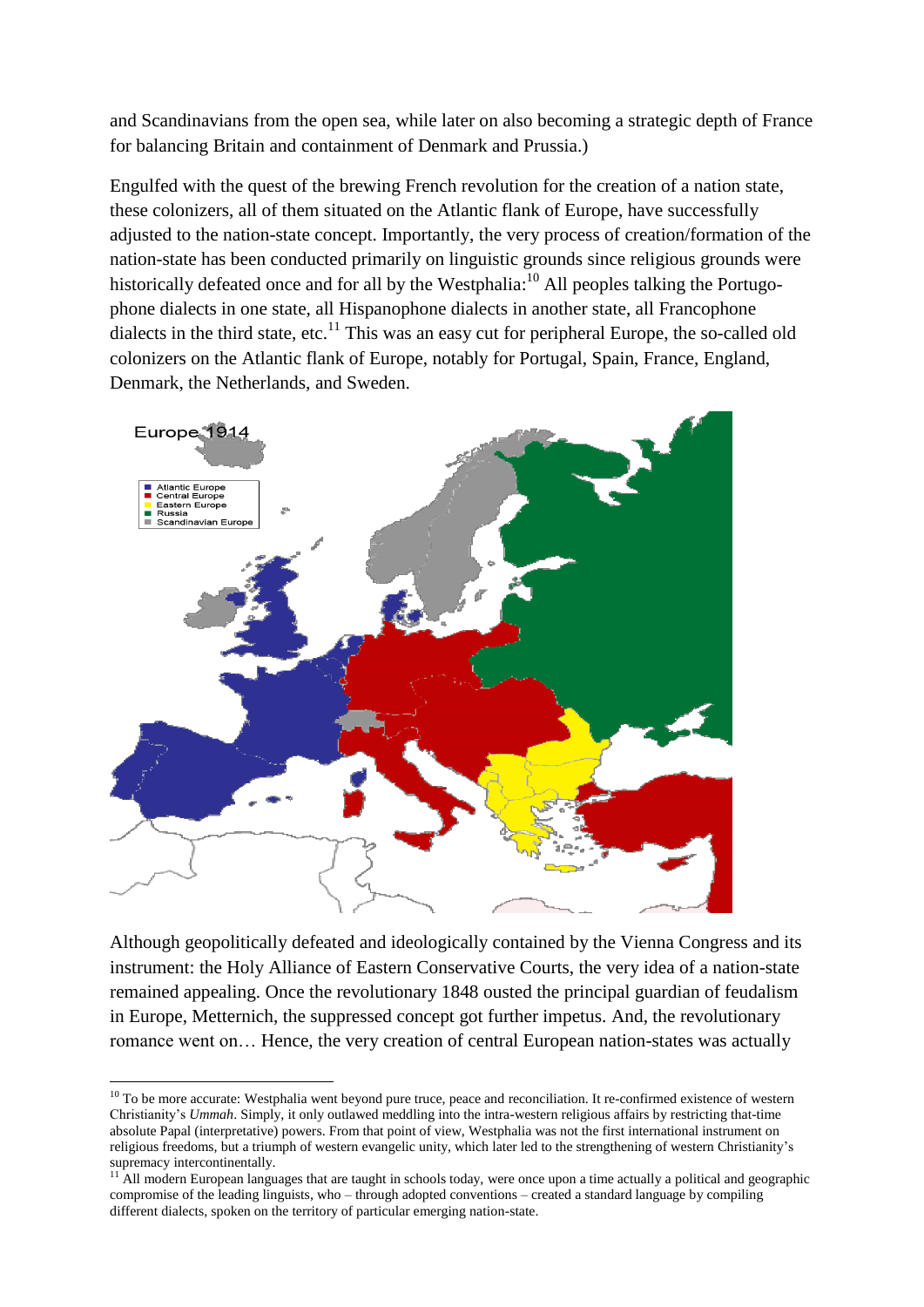enhanced by Napoleon III. The unification of Italophones was his, nearly obsessive, intentional deed (as he grew up in Nice with Italian *Carbonari* revolutionists who were fighting papal and Habsburg"s control over the northern portions of today"s Italy). Conversely, the very unification of Germanophones under the Greater Prussia was his non-intentional mischief, with the two subsequently emerging 'by-products'; modern Austria (German-speaking core assembled on the ruins of mighty multinational and multi-linguistic empire) and modern Turkey (Turkophone core on the ruins of mighty multiracial and multi-linguistic empire).

Despite being geographically in the heart of Europe, Switzerland remained a remarkably stable buffer zone: Highly militarized but defensive and obsessively neutral, economically omnipresent yet financially secretive, it represents one confederated state of two confronting versions of western Christianity, of three ethnicities and of four languages. Absent from most of the modern European politico-military events – Switzerland in short – is *terra incognita*.

Historically speaking, the process of Christianization of Europe used as the justification tool to pacify the invading tribes, that demolished the Roman Empire and brought to an end the Antique age, was running parallel on two tracks. One of them was conducted by the Roman Curia/Vatican and its hammer: the Holy Roman Empire. The second was run by the cluster of Rusophone Slavic Kaganates, who receiving (the orthodox or true/authentic, so-called Eastern version of) Christianity from Byzantium, and past its collapse, have taken over a mission of Christianization, while forming its first state of Kiev Russia (and thereafter, its first historic empire). So, to the eastern edge of Europe, Russophones have lived in an intact world of universalism for centuries: one empire, one Tsar, one religion and one language.<sup>12</sup>

Everything in between Central Europe and Russia is Eastern Europe, rather a historic novelty on the political map of Europe. Very formation of the Atlantic Europe"s present shape dates back to  $14<sup>th</sup>-15<sup>th</sup>$  century, of Central Europe to the mid-late  $19<sup>th</sup>$  century, while a contemporary Eastern Europe only started emerging between the end of WWI and the collapse of the Soviet Union – meaning, less than 100 years, in best cases. No wonder that the dominant political

**.** 

<sup>&</sup>lt;sup>12</sup> Annotated from one of my earlier writings, it states as following: "...Early Russian state has ever since expanded north/ northeast and eastward, reaching the physical limits of its outreach by crossing the Bering straits (and the sale of Russian Alaska to the USA in 1867). By the late  $17<sup>th</sup>$  and early  $18<sup>th</sup>$  century, Russia had begun to draw systematically into European politico-military theatre. (...) In the meantime, Europe's universalistic empire dissolved. It was contested by the challengers (like the Richelieu"s France and others–geopolitical, or the Lutheran/Protestant – ideological), and fragmented into the cluster of confronted monarchies, desperately trying to achieve an equilibrium through dynamic balancing. To this similar political process will affect Russian universal empire only by late  $20<sup>th</sup>$  century, following the Soviet dissolution. (...) Not fully accepted into the European collective system before the Metternich"s Holy Alliance, even had its access into the post-Versailles system denied, Russia was still not ignored like other peripheral European power. The Ottomans, conversely, were negated from all of the security systems until the very creation of the NATO (Republic of Turkey). Through the pre-emptive division of Poland in the eve of WWII, and successful campaigns elsewhere in Eastern Europe, Russia expanded both its territory and its influence westwards. (…) An early Soviet period of Russia was characterized by isolated bilateral agreements, e.g. with Germans, Fins, Japanese, etc. The post WWII days have brought the regional collective system of Warsaw Pact into existence, as to maintain the communist gains in Europe and to effectively oppose geopolitically and ideologically the similar US-led block. Besides Nixon"s reapproachment towards China, the collapse of the Soviet Union was the final stage in the progressive fragmentation of the vast Sino-Soviet Communist block (that dominated the Euroasian land mass with its massive size and centrality), letting Russia emerge as the successor. The sudden Soviet break-up, however, was followed by the cultural shock and civil disorder, painful economic crisis and rapidly widening disparities, as well as the humiliating wars in Caucasus and elsewhere, since the centripetal and centrifugal forces of integration or fragmentations came into the oscillatory play. Between 1989 and 1991, communist rule ended in country after country and the Warsaw Pact officially dissolved. Subsequently, the Gorbachev-Jeltsin Russia experienced the greatest geopolitical contraction of any major power in the modern era and one of the fastest ever in history. Still, Gorbachev-Jeltsin tandem managed to (re-)brand themselves domestically and internationally – each got its own label of vodka…" (*Verticalization of Historical Experiences: Europe's and Asia's Security Structures – Structural Similarities and Differences*, Crossroads – the Macedonian Foreign Policy Journal, 4 (1), page 111-112, M-MFA 2008)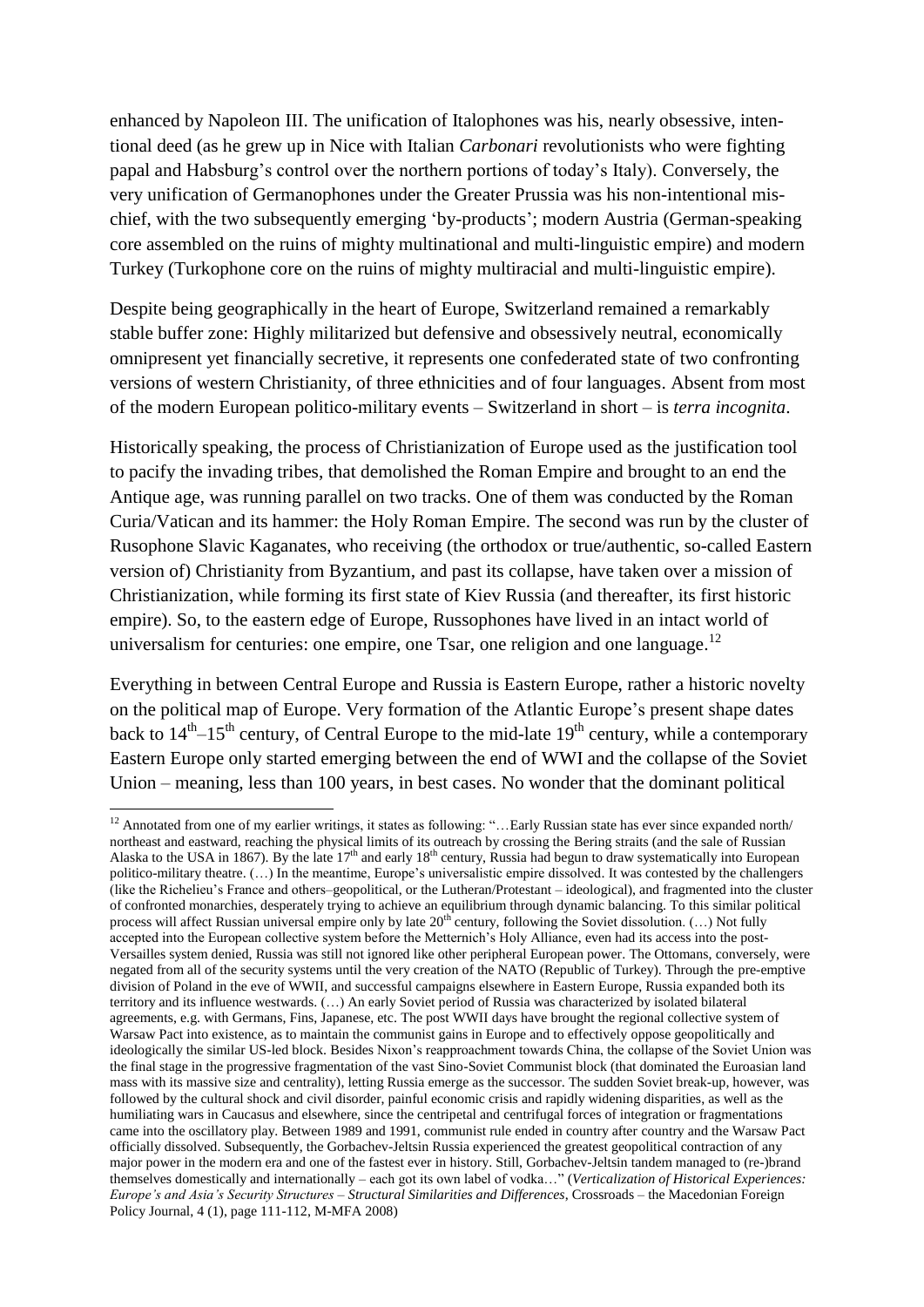culture of the Eastern Europeans resonates residual fears and reflects deeply insecure small nations. Captive and restive, these are short in territorial depth, in demographic projection, in natural resources and in a direct access to open (warm) seas, after all, short in historio-cultural verticals and in a bigger picture-driven long-term policies. They are exercising the nationhood and sovereignty from quite a recently. Therefore, they are often dismissive, hectic and suspectful, nearly neuralgic and xenophobic, with frequent overtones.

The creation of a nation-state (on linguistic grounds) in the Atlantic, Scandinavian and Central Europe was relatively a success-story. However, in Eastern Europe it repeatedly suffered setbacks, culminating in the Balkans, Caucasus and the Middle East, but also evident in the central or Baltic part of Eastern Europe.<sup>13</sup>

## **Keeping the center soft**

**.** 

Ever since Westphalia, Europe maintained the inner balance of powers by keeping its core section soft. Peripheral powers like England, France, Denmark, (Sweden and Poland being later replaced by) Prussia, the Ottomans, Habsburgs and Russia have pressed and kept the center of continental Europe as their playground. At the same time, they kept extending their possessions overseas or, like Russia and the Ottomans, over the land corridors deeper into Asian and MENA proper.<sup>14</sup> Once Royal Italy and Imperial Germany had appeared, the geographic core "hardened" and for the first time started to politico-militarily press onto peripheries. This new geopolitical reality caused a big security dilemma lasting from the 1814 Vienna congress up to Potsdam conference of 1945, being re-actualized again with the Berlin Wall destruction: How many Germanies and Italies should Europe have to preserve its inner balance and peace?<sup>15</sup> As the late-comers the Central Europeans have faced the overseas world, clearly divided into spheres of influence.

In very simplified terms, we can say that from the perspective of European belligerent parties, both world wars were fought between the forces of status quo and the challengers to this status quo. The final epilogue in both wars was that Atlantic Europe has managed to divert the attention of Central Europeans from itself and its vast overseas possessions onto Eastern Europe, and finally towards Russia.<sup>16</sup> Just to give the most illustrative of many examples; the Imperial post-Bismarck Germany has carefully planned and ambitiously grouped its troops on the border with France. After the assassination of the Austrian Archduke in Sarajevo (28 June 1914), Europe was technically having a *casus belli -* as the subsequent mutually declared war between all parties quickly followed this assassination episode and the Austrian ultimatum to

 $13$  Many would say that, past the peak Ottoman times, the aggressive intrusion of Atlantic Europe with its nation-state concept, coupled with Central Europe"s obsessive control and surveillance drive, has turned a magnificently mild and tolerant lands and intellectual exchange-corridors of southeastern Europe and the Near East into a modern day *Balkan powder keg*. Miroslav Krleza famously remarked: "It was humans who transformed our swine to a pig."

<sup>&</sup>lt;sup>14</sup> Serves as a curios fact that the first border agreement ever signed by Mexico with any of its neighbors was with Tsarist Russia (delimitation of proper stretching over today"s western coast of Canada and the US state of Washington).

<sup>&</sup>lt;sup>15</sup> At the time of Vienna Congress, there were nearly a dozen of Italophone states and over three dozens of Germanophone entities – 34 western German states + 4 free cities (*Kleinstaaterei*), Austria and Prussia. Potsdam conference concludes with only three Germanophone (+ Lichtenstein + Switzerland) and two Italophone states (+ Vatican).

<sup>&</sup>lt;sup>16</sup> Why did the US join up Atlantic Europe against Central Europe in both WWs? Simply, siding up with Central Europe would have meant politico-military elimination of Atlantic Europe once and for all. In such an event the US would have faced a single European confrontation-potent block to engage with sooner or later, and would have lost an interfering possibility of remaining the *perfect balancer*. The very same balancer role, the US inherited from the declining Britain.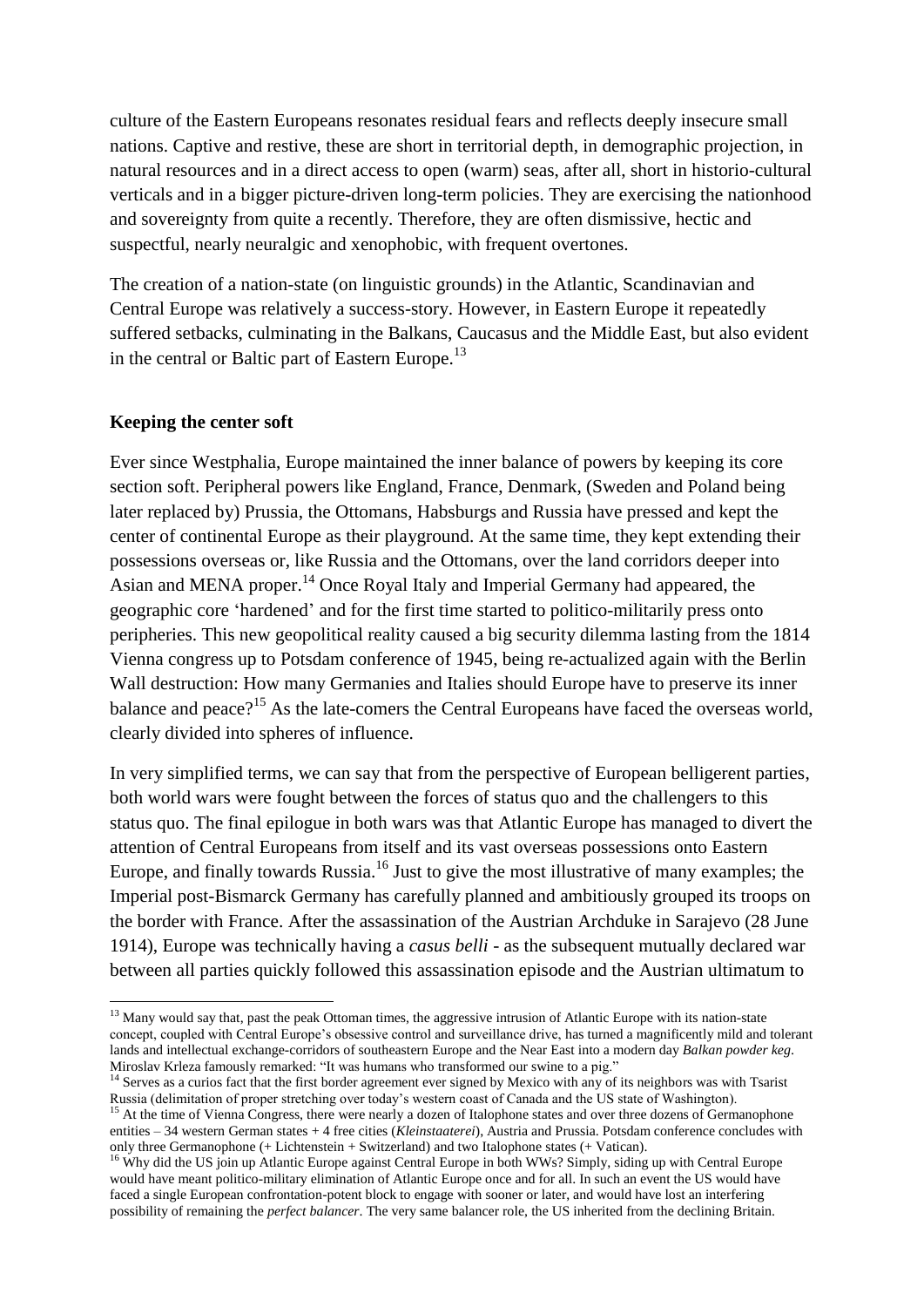Serbia. However, the first armed engagement was not taking place on the southeastern front, as expected – between the Eastern belligerent parties such as Austria, Serbia, Russia, the Ottomans, Greece, Bulgaria, etc. The first military operations of WWI were actually taking place in the opposite, northwest corner of Europe and only months later. It was in German penetration of Belgian Ardennes. Still, the very epilogue of *la Grande Guerra* was such that a single significant territorial gain of Germany was achieved only in Eastern Europe. Despite a colossal 4-years long military effort, the German western border remained nearly unchanged.<sup>17</sup>



The end of WWI did not bring much change. The *accords de paix* – Versailles treaty was an Anglo-French triumph. These principal Treaty powers, meaning: Atlantic Europe, invited Germany to finally join the League of Nations in 1926, based on the 1925 Treaty of Locarno. By the letter of this treaty, Germany obliged itself to fully respect its frontiers with Belgium and France (plus demilitarized zone along the Rhine) with the unspecified promise to arbitrate before pursuing any change of its borders with Czechoslovakia and Poland. The same modus operandi applied to the Austrian borders with Italy, Yugoslavia, Hungary and Czechoslovakia. The Locarno accord actually instrumentalized two sorts of boundaries around Central Europe (Germany–Austria): strict, inviolable ones towards Atlantic Europe; but semipermeable and soft towards Eastern Europe.<sup>18</sup> That is how the predominant player from Central Europe, Germany, was accepted to the League, a collective system which the Soviet Russia (meaning: Rusophone Europe) was admitted to only a decade later (1934).<sup>19</sup> Soon after, this double standard sealed-off a faith of many in Europe and beyond.

 $17$  V.I. Lenin leaves Switzerland in April 1917, and is heading to Russia by train (in the sealed off wagon) crossing all over Germany – a self-telling episode of the WWI.

<sup>&</sup>lt;sup>18</sup> Farce or not, history nearly repeated itself to the last detail in early 1990s. The western frontiers of Central Europe remained intact, while the dramatic change took place to its East. Besides *Anschluss* of Eastern Germany by the Western one, borders there remained the same, but many former neighbors have one by one disappeared for good from the political map. <sup>19</sup> The Cold War era has prevented any comprehensive scientific consensus. The unbiased, de-ideologized and objective view

on the WWII was systematically discouraged. Soviets consistently equated Nazism and imperialism while the US, for its part, equated fascism and communism. Until this very day, we do not have a full accord on causes and consequences of events in years before, during and after the WWII.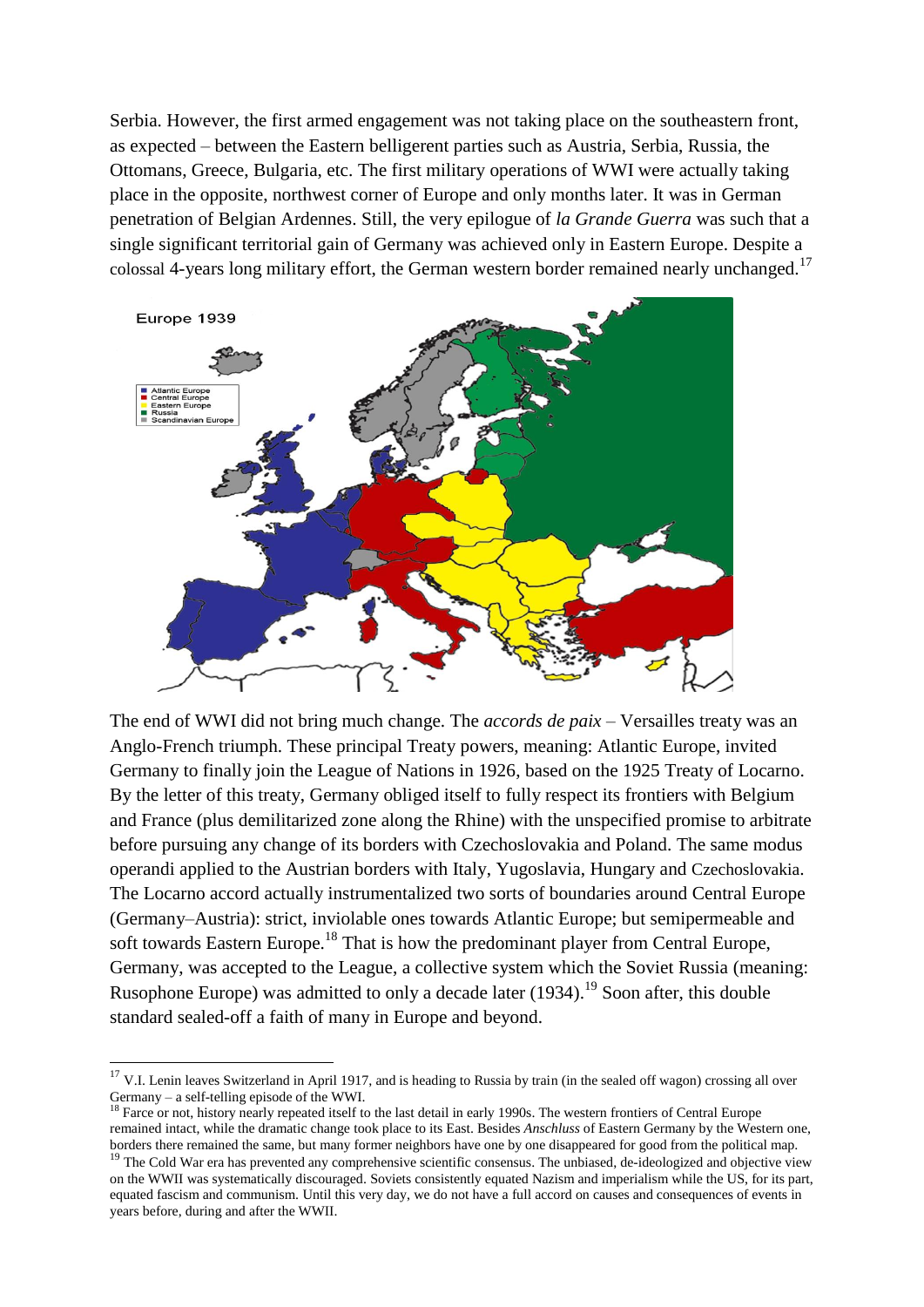In fact, the 1930s were full of public admirations of and frequent official visits to an Austrianborn Hitler. It was not only reserved for the British royal family (e.g. Edward VIII), but for many more prominents from both sides of the Atlantic. By 1938 in Munich, this "spirit of Locarno" has been confirmed in practice when French President Daladier and British PM Chamberlain (Atlantic Europe) jointly paid a visit to Germany and gave concessions – practically a free hand – to Hitler and Mussolini (Central Europe) on gains in Eastern Europe. Neither Atlantic Europe objected to the pre-Munich solidification of Central Europe: Hitler– Mussolini pact and absorption of Austria, following a massive domestic Austrian support to Nazism of its 890,000 members of the Nazi party as well as a huge ring of sympathizers. By brokering the Ribbentrop-Molotov non-aggression deal between Berlin and Moscow, but only a year after the Munich-shame – in 1939 (including the stipulations on Finland, Baltic states and Poland), Stalin desperately tried to preempt the imminent: A horror of an uncontrolled expansion of Central onto Eastern Europe and closer to Russia, something that was already largely blessed and encouraged by Atlantic Europe.<sup>20</sup>

For some 300 years, Russia and the Ottomans have fought series of bitter wars over the control of the Black Sea plateau and Caucasus – sectors, which both sides (especially the Ottomans) have considered as geopolitically pivotal for their existence. Still, neither party has ever progressed at the battlefield as to seriously jeopardize the very existence of the other. However, Russia has experienced such moves several times from within Europe. Three of them were critical for the very survival of Russia and the forth was rather instructive: the Napoleonic wars, Hitler"s *Drang nach Osten*, the so-called "contra-revolutionary" intervention,<sup>21</sup> and finally the brief but deeply humiliating war with Poland (1919-21).

Small wonder, that in 1945, when Russians – suffering over 20 millions of mostly civilian casualties and by far the heaviest continental burden of the war against Nazism – arrived on wings of their tanks and ideology to Central Europe, they decided to stay. Extending their strategic depth westwards–southwestwards, and fortifying their presence in the heart of Europe,<sup>22</sup> was morally an occupation. Still, it was geopolitically the single option left, which Stalin as a ruthless person but an excellent geo-strategist perfectly understood. Just a quick look at the geographic map of Europe would show that the low-laying areas of western Russia, Belorussia, Ukraine and Eastern Europe are practically non-fortifiable and indefensible. Their topography exposes the metropolitan area and city of Moscow to an extreme vulnerability. So, the geostrategic dictatum is that in absence of any deep canyon, serious

1

<sup>20</sup> We should keep in mind that for the very objective of *lebensraum* policy (character and size of space needed for Germanophones to unhindered, live and prosper), the Jews, Roma and behavioristic minorities were the non-territorial obstacle. However, Slavs and their respective Slavic states in Eastern Europe were the prime territorial target of Hitler-led Central Europe's 'final solution'. Therefore, no wonder why so much *fifth column* among Slavs. For the speeding and smoothening of the *lebensraum* objective, Quisling was needed as PM in Norway, but Slavic *quisling*-elites in each and every of that time major Slavic state – *useful idiots* in Poland, in Ukraine, in Czechoslovakia, in Yugoslavia, in Bulgaria, etc.). <sup>21</sup> The 6-year-long insurgencies (largely financed and inspired by Western Europe as an overt 'regime change' intervention) at the time of the young Bolshevik Russia that saturated the country (bringing the unbearable levels of starvation and hunger

up to cases of cannibalism), took away 5 million mostly civilian lives, and set the stage for "red terror". <sup>22</sup> With the politico-military settlement of the Teheran and Yalta Conference (1943), and finally by the accord of the Potsdam

Conference (1945), the US, UK and the SU unanimously agreed to reduce the size of Germany by 25% (comparable to its size of 1937), to recreate Austria, and to divide both of them on four occupation zones. The European sections of the Soviet borders were extended westwards (as far as to Kaliningrad), and Poland was compensated by territorial gains in former Eastern Prussia/Germany. The pre-WWII inclusion of the three Baltic republics into the Soviet Union was unanimously confirmed by the Americans and Britons in Potsdam, too. Practically, Russians managed to eliminate Germany from Eastern Europe (and of its access to central and eastern portions of Baltic, too), and to place it closer to the Atlantic Europe"s proper.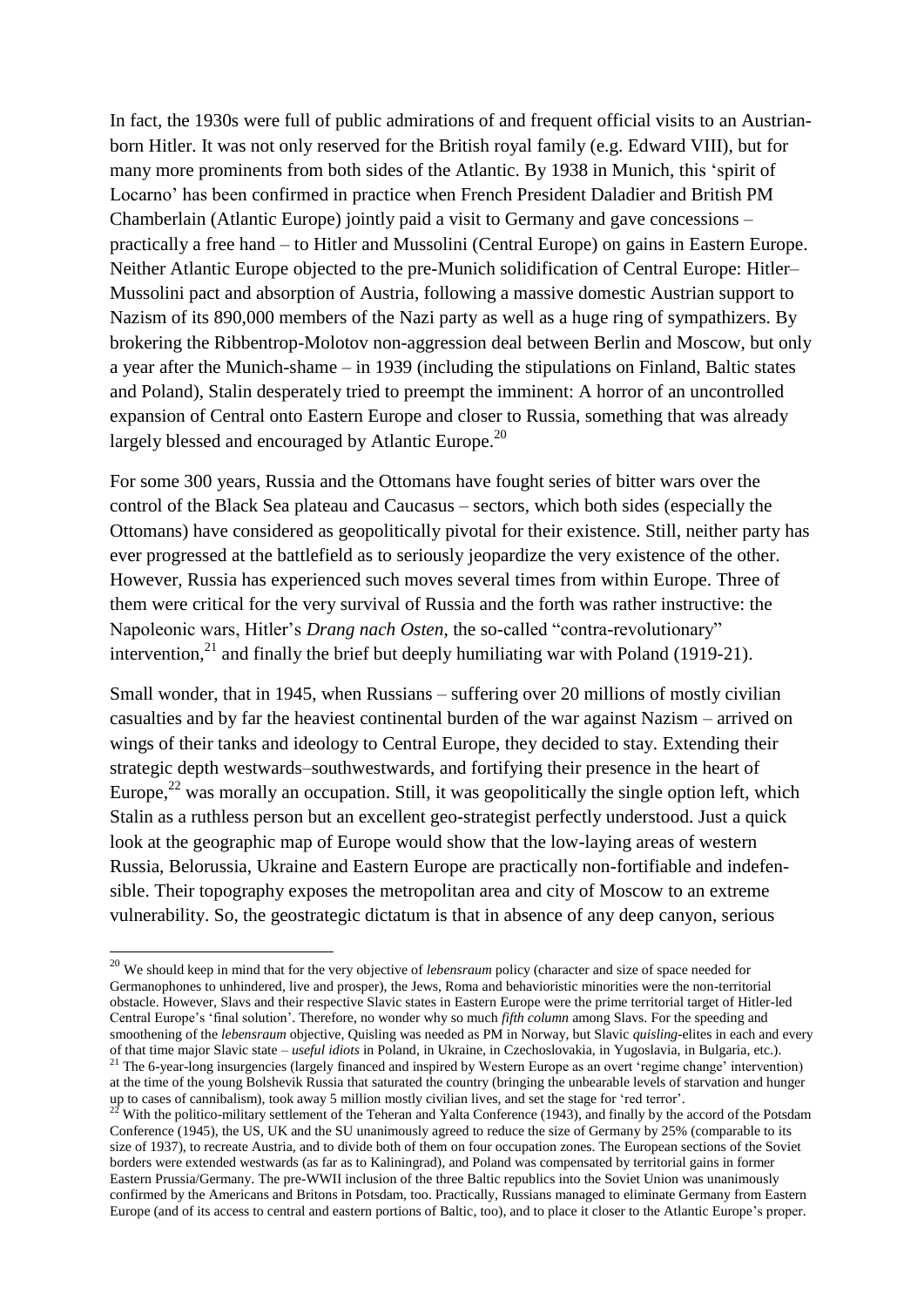ridge or mountain chain, the only protection is either a huge standing army (expensive and badly needed in other corners of this vast country) and/or an extension of the strategic depth.

In a nutshell, we can say that the very epilogue of both WWs in Europe was a defeat of Central Europe (challenger of status quo) against Atlantic Europe (status quo defender), with the relatively absent, neutral Scandinavian Europe, of Eastern Europe being more an object than a subject of these mega-confrontations, and finally with a variable success of Russia.



Finally, back to Franco-German re-approachment: This is far more than just a story about the two countries signing *d'accord*. It truly marked a final decisive reconciliation of two Europes, the Atlantic and Central one. The status quo Europe has won on the continent but has soon lost its overseas colonies. Once realizing it, the road for 'unification' of the equally weakened protagonists in a close proximity was wide open.<sup>23</sup> This is the full meaning of the 1961Elysée.

# **Europe of Genocide and of Unification – Happy EU to You!**

**.** 

The collapse of the Soviet Union marked a loss of the historical empire for Russia, but also a loss of geopolitical importance of nonaligned, world-wide respected Yugoslavia,<sup>24</sup> which

 $23$  Nowadays, from the safe time-distance, it is easy to claim that the portion of Europe under Americans was of considerably better fortune than a part under the Soviet influence. Interestingly enough, the opposite situation was elsewhere: India – Pakistan, Vietnam – the Philippines, Cuba – Colombia, Egypt – Saudi Arabia, Ghana – Liberia. That means that the intra-European differences are beyond pure American–Russian influences, and therefore far more significant. Proof? The standardof-living difference between London and Bucurest or Paris and Sofia today is of the same –or even wider – distance than it was some 40 years ago.

 $24$  Yugoslavia was by many facets a unique European country: No history of aggression towards its neighbors, with the high toleration of otherness. Yugoslav peoples were one of the rare Europeans who resolutely stood up against fascism, fighting it in a full-scale combat and finally paying it with 12% of its population in the 4-years war. (Relative to the 1939 size of state territory and incumbent population within, the top WWII fatalities were suffered by Poland – 18%, the Soviet Union – 15%, Yugoslavia 12%, III Reich/Germany – 10%. For the sake of comparison, the Atlantic rim suffered as follows: France – 1,3%, UK –0,9%, the US – 0,3%.) Yugoslavs also firmly opposed Stalinism right after the WWII. Bismarck of southern Slavs –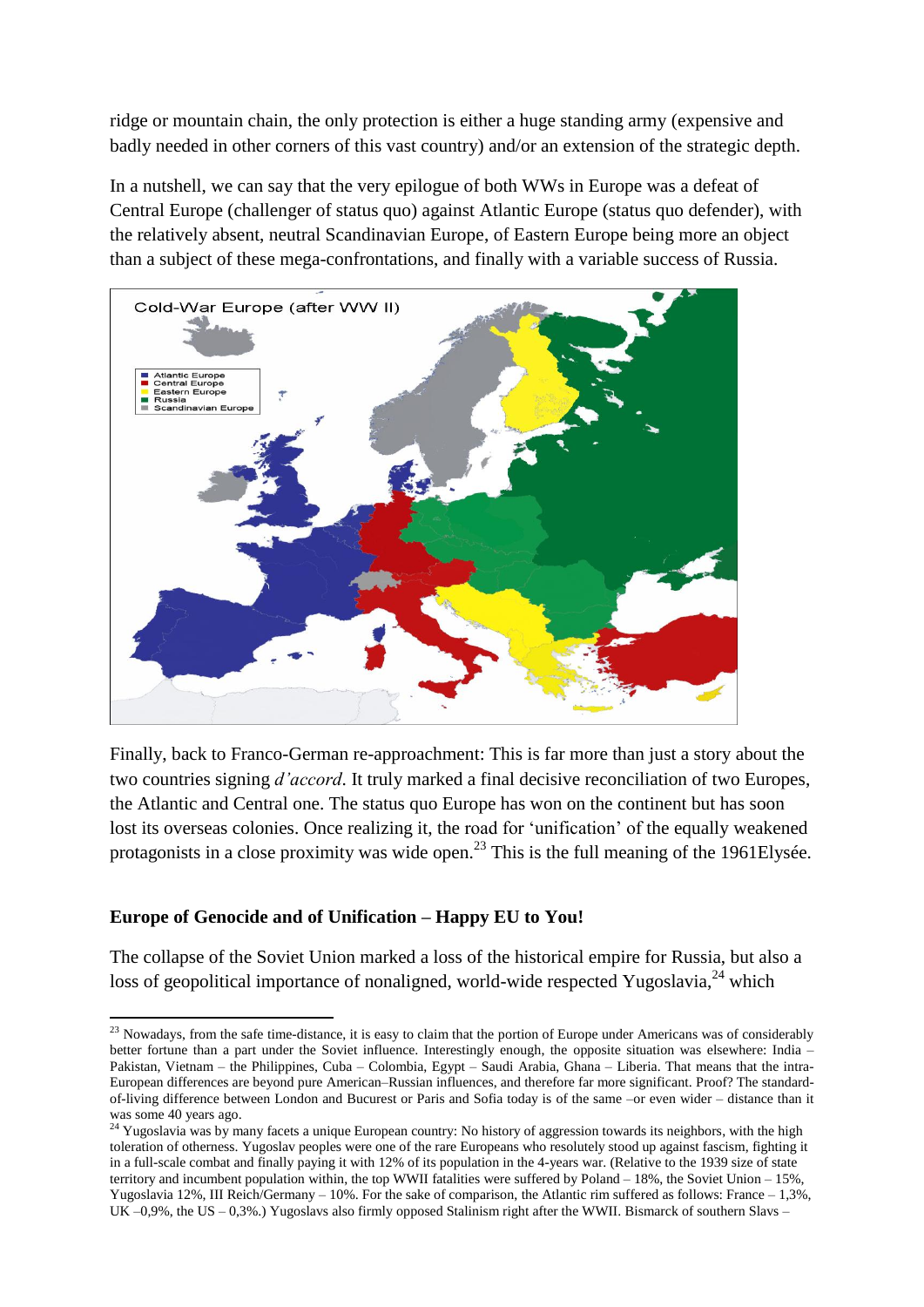shortly after burned itself in series of brutal genocidal, civil war-like ethnical cleansings. The idea of different nations living together and communicating in different languages in a (con- )federal structure was (though imperfect) a reality in Yugoslavia, but also a declared dream of the Maastricht Europe. Moreover, this country was the only truly emancipated and independent political entity of Eastern Europe and one of the very few in a whole of the Old Continent. Despite the post-Cold War, often pre-paid, rhetorics that Eastern Europe rebelled against the Soviet domination in order to associate itself with the West, the reality was very different. Nagy"s Hungary of 1956, Dubček's Czechoslovakia of 1968 and (pre-)Jeruzelski Poland of 1981 dreamt and fought to join a liberal Yugoslavia, and its internationally declared  $3<sup>rd</sup>$  way!

By 1989-90, this country still represented a hope of full emancipation and real freedom for many in the East. How did the newly created EU (Atlantic-Central Europe axis) react? At least tolerating (if not eager to support), or actively eliminating the third way of Yugoslavia? It responded to the Soviet collapse in the best fashion of a classic, historical nation-state, with the cold calculi of geopolitical consideration deprived of any ideological constrains. It easily abandoned altruism of its own idea by withdrawing its support to the reformist government of Yugoslavia and basically sealed-off its faith. Intentionally or not, indecisive and contradictory political messages of the Maastricht-time EU – from the explicate encouragement of separatism, and then back to the full reconfirmation of the territorial integrity and sovereignty of Yugoslavia – were bringing this multinational Slavic state into schizophrenic situation. Consequently, these Europe"s mixed political messages –most observes would agree– directly accelerated inner confrontations of the Yugoslav peoples. Soon after, Atlantic-Central Europe axis contained the western Balkans, letting the slaughter-house to last essentially unchecked for years.<sup>25</sup> At the same time, it busily mobilized all resources needed to extend its own strategic depth eastwards (later formalized by the so-called enlargements of 1995, of 2004, of 2007 and finally of 2013). This is the only answer how can genocide and the EU enlargement go hand in hand at the same time on such a small continent.

As said, the latest loss of Russophone Europe in its geopolitical and ideological confrontation with the West meant colossal changes in Eastern Europe. We may take a look into geopolitical surrounding of at the-time largest eastern European state, Poland, as an illustration of how

Tito doctrinated the so-called active peaceful coexistence after the 1955 Bandung south-south conference, and assembled the non-Aligned movement (NAM) in its founding, Belgrade conference of 1961. Steadily for decades, the NAM and Yugoslavia have been directly tranquilizing the mega confrontation of two superpowers and satellites grouped around them (and balancing their irresponsible calamities all over the globe). In Europe, the continent of the sharpest ideological divide, with practically two halves militarily confronting each other all over the core sectors of the continent, and with its southern flank of Portugal, Spain and Greece (and Turkey sporadically) run by the military Juntas, Yugoslavia was remarkably mild island of stability, moderation and wisdom. Domestically, Yugoslavia had a unique constitutional setup of a strictly decentralized federation. Although being a formal democracy in its political life, many aspects of its social and economic practices as well as largely enjoyed personal freedoms and liberties featured the real democracy. The concept of self-management (along with the Self-managing Interest Community model) in economic, social, linguistic and cultural affairs gained a lot of external attention and admiration in the 1960s, 1970s and 1980s. Still, there was neither enough sympathies nor mercy in the towards-EU-heading Europe, to save either the Yugoslav people from an immense suffering or the symbol that this country represented domestically and internationally.

<sup>&</sup>lt;sup>25</sup> The brief but bloody 1989 televised episode of a witch-hunt, followed by the hasty extrajudicial and savage killing of Romanian president and his wife Ceausescu, shocked the world – but not for long. The first ever fully televised war with its highly disturbing pictures of genocidal Armageddon came by early 1990s. It remained on TV sets for years all over Europe, especially to its East. Although the Atlantic-Central Europe axis kept repeating *we do not know who is shooting whom in this powder keg* and *it is too early to judge*, this –seemingly indecisive, wait-and-see, attitude– was in fact an undeniably clear message to everyone in Eastern Europe: No III way will be permitted. East was simply expected to bandwagon – to passively comply, not to actively engage itself.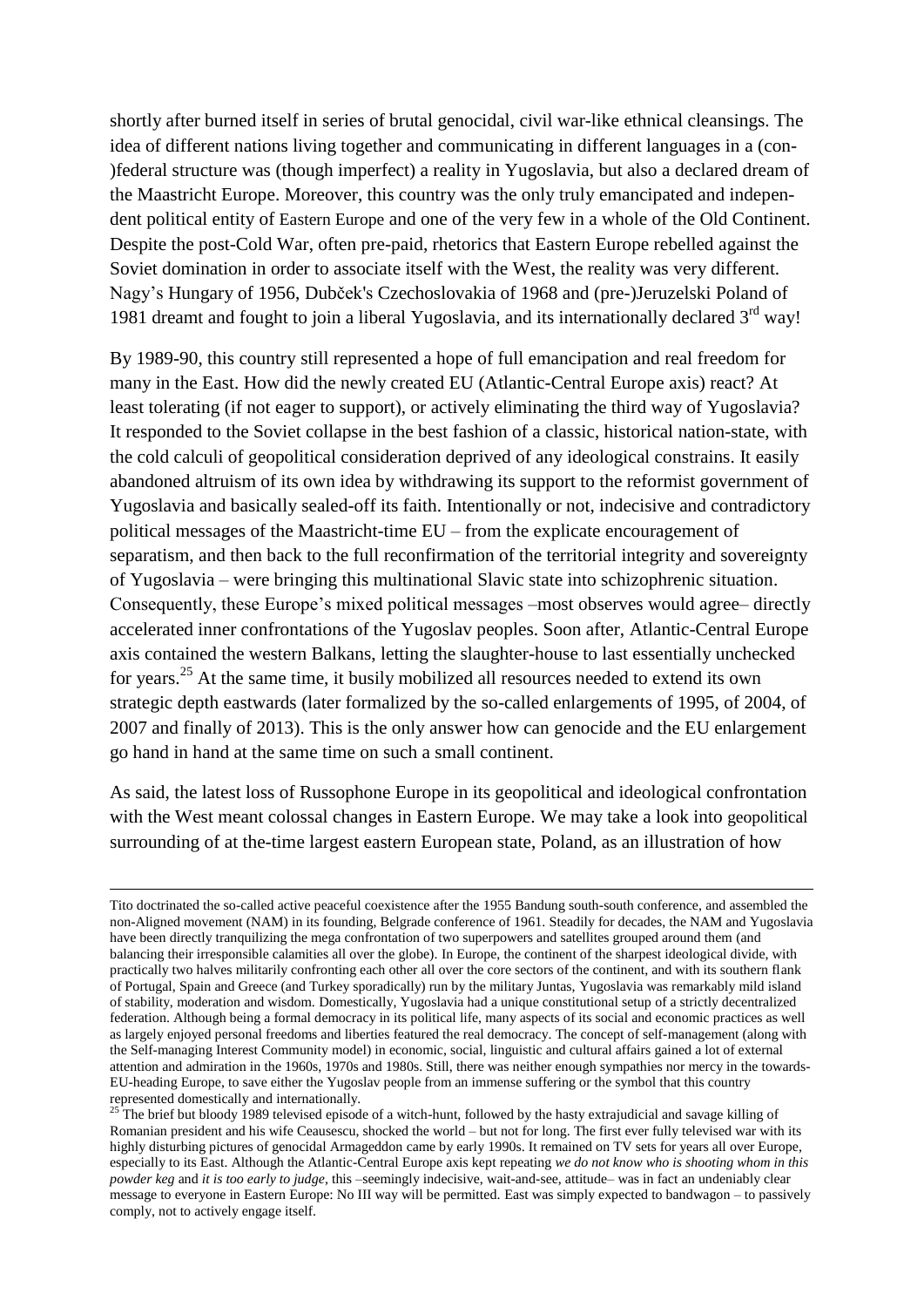dramatic was it.<sup>26</sup> All three land neighbors of Poland; Eastern Germany (as the only country to join the EU without any accession procedure, but by pure act of *Anschluss*), Czechoslovakia and the Soviet Union have disappeared overnight. At present, Polish border countries are a two-decade-old novelty on the European political map. Further on, if we wish to compare the number of dissolutions of states worldwide over the last 50 years, the Old continent suffered as many as all other continents combined: American continent – none, Asia – one (Indonesia/ East Timor), Africa – two (Sudan/South Sudan and Ethiopia/Eritrea), and Europe – three.

Interestingly, each and every dissolution in Europe was primarily related to Slavs (Slavic peoples) living in multiethnic and multi-linguistic (not in the Atlantic Europe"s conscripted pure single-nation) state. Further on, all three – meaning, every second dissolution in the world – were situated exclusively and only in Eastern Europe. That region has witnessed a total dissolution of Czechoslovakia (western Slavs) and Yugoslavia (southern Slavs, in 3 waves), while one state disappeared from Eastern Europe (DDR) as to strengthen and enlarge the front of Central Europe (Western Germany). Finally, countless centripetal turbulences severely affected Eastern Europe following the dissolution of the SU (eastern Slavs) on its frontiers.

Irredentism in the UK, Spain, Belgium, France and Italy, or Denmark (over Faroe Islands and Greenland) is far elder, stronger and deeper. However, the dissolutions in Eastern Europe took place irreversibly and overnight, while Atlantic Europe still remained intact, with Central Europe even enlarging territorially and expanding economically.

As early as in XVI century, the Easter European thought – in the person of famous Sarajevan, Bosnian Machiavelli, Kafija Pruščak – is spelling a universal and far reaching wisdom that progress is both the focus of a vision and attainable reality for all.<sup>27</sup> If this futuristic assertion is still accurate, than the progress itself is unthinkable without social cohesion. That would, consequently, necessitate shared interest which only comes with thorough debates affecting all segments of society (or at least its major interest groups). Is today"s Eastern Europe a classic case of indirect rule? Is it a deep imperial periphery of nominally independent native rulers, while in reality the true power holder resides outside, although is domestically supported by a dense web of NGOs, multinational corporations and locally handpicked "elites"?

Accidentally or not, **for the last 25 years, our reporting on Eastern Europe was rather a matter of faith than a reflection of the empirical reality. This 'rhetoric' was dominated by fragmented intellectual trends that are more cultural** (e.g. poetry, paintings, film, etc.) **than coherently economic and geo-political in focus as they should be**. *How one defines a challenge largely determines the response* – effectively points out Brzezinski. Hence, the arts will always elaborate on emotions and the science will look for the facts. If the front of Atlantic-Central Europe lately suffered (an economic) problem which has been diagnosed as a

**.** 

 $26$  Ethnically, linguistically and religiously one of the most homogenous countries of Europe, Poland in its post-communist concepts reinvigorates the faith (as being, past the days of Tadeusz Mazowiecki, massively de-Slavicized). No wonder as the Polish-born Karol Józef Wojtyła served the Roman Curia as *Pontifex Maximus* from 1978, to be replaced by the Germanborn Joseph Ratzinger in 2005. Prizing Roman-Catholicism over ethnicity, even harshly denouncing any Slavic sentiment as a dangerous *roter russischer Panslawismus*, "fortress" Poland effectively isolates itself on a long-run as none of its neighbors is Catholic. To the contrary, the four fifths of its land-borders are shared with other Slavic states. To externally mobilize, the elites (in any Eastern European state) would need an appealing intellectual case – not a mare ethno-religious chauvinism. <sup>27</sup> Taken from Kafija Pruščak, H. (1596), *Universal theory of the global governing wisdoms* (Usul Al-hikam fi nizami-el-alem, org. Temelji mudrosti o uređenju svijeta). At the time, he was nicknamed in Western Europe as the Oriental Machiavelli.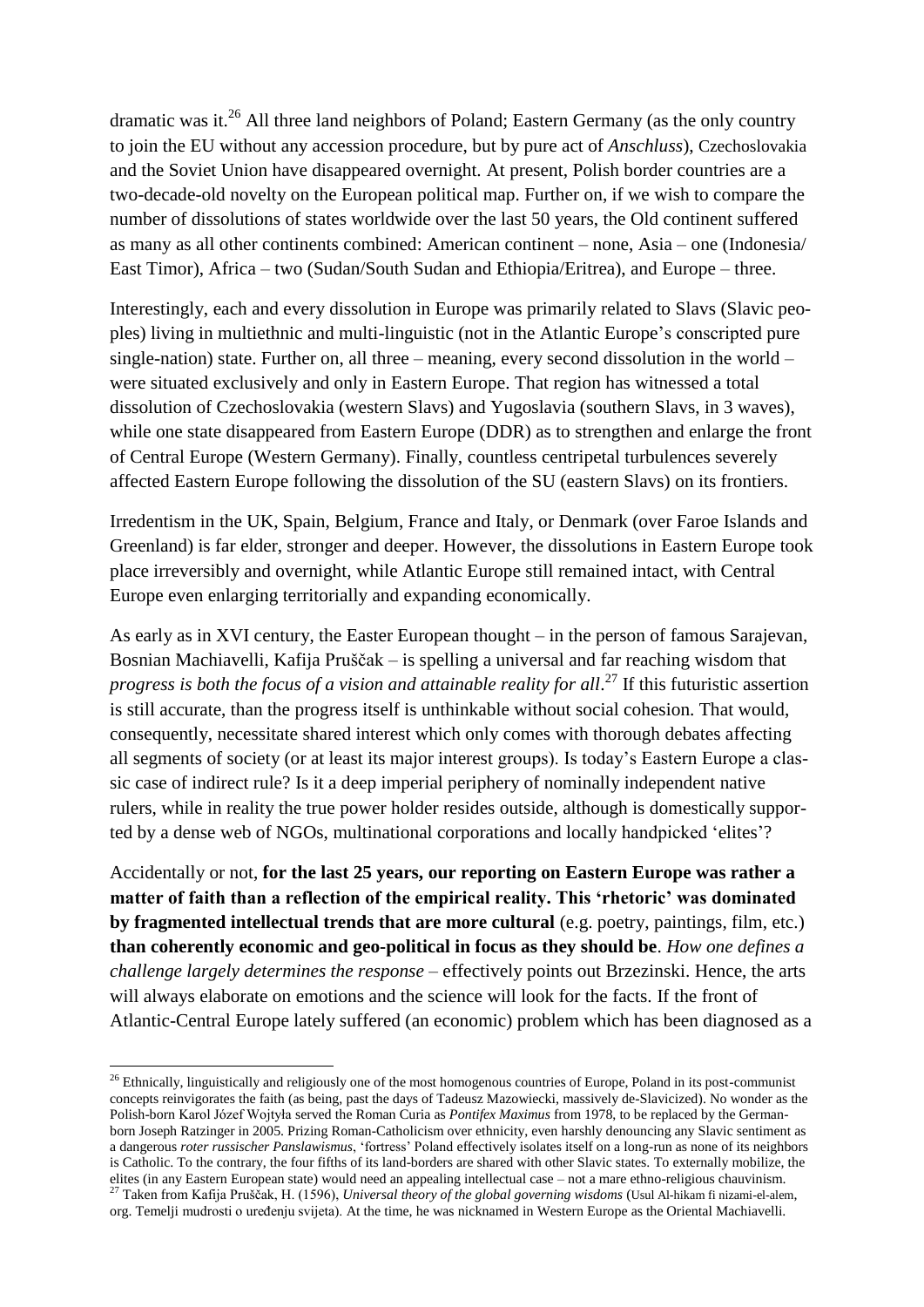distributional and compositional, than who and when is holistically and scientifically to examine the Eastern-Rusophone Europe and its burning geo-economic (distributional, compositional), socio-political/ideological (space-time in history) and geopolitical (logical and areal) problem? **There is a lot of (pre-paid** and post-paid) **attention-diverting** and velvet-silencing, **but** besides this cacophonic noise **where is a serious research** on that**?** If the *equality of outcome* (income) was a communist egalitarian dogma, is the belief in *equality of opportunity* a tangible reality offered to Eastern Europe or just a deceiving utopia sold to the conquered, plundered, ridiculed and cannibalized *countries in transition*?



By contrasting and comparing available HDI data (UN DP"s Human Development Index) and all relevant WB, OECD, UNCTAD, ILO and WHO socio-economic and health indexes including the demographic trends of last two decades, we can easily spot a considerable economic and socio-human growth in Asia, in Latin America and elsewhere. The only trend of negative growth (including the suicide and functional illiteracy figures) comparable by its duration and severity to this of Eastern Europe, is situated in (the central-west, central to Horn/central-east portions of) sub-Saharan Africa. Euphemisms such as *countries in transition* or *new Europe* cannot hide a disconsolate fact that Eastern Europe has been treated as defeated belligerent, as spoils of war which the West won in its war against communist Russia.<sup>28</sup>

 $^{28}$  A sharp drop in LE (life expectancy) in Russia, from age 72 to 59, is something faced only by nations at war. The evidence that Russia has suffered such a steep decline, unreversed ever since the collapse of the Soviet Union, is unprecedented in a peace-time history of any industrialized nation. Although not so alarming like in the post-Soviet Russia, the rest of post-Soviet republics and Eastern Europe closely follow the same LA pattern – not to mention devastating birth rates, *brain drain* and other demographic data. E.g. the projected LA of the today"s born Berliner is around 100 years, while of Muscovite is only 67 years. Simply, the East is unable to (re-)produce its own life (or, once conceived, to keep the best of it at home).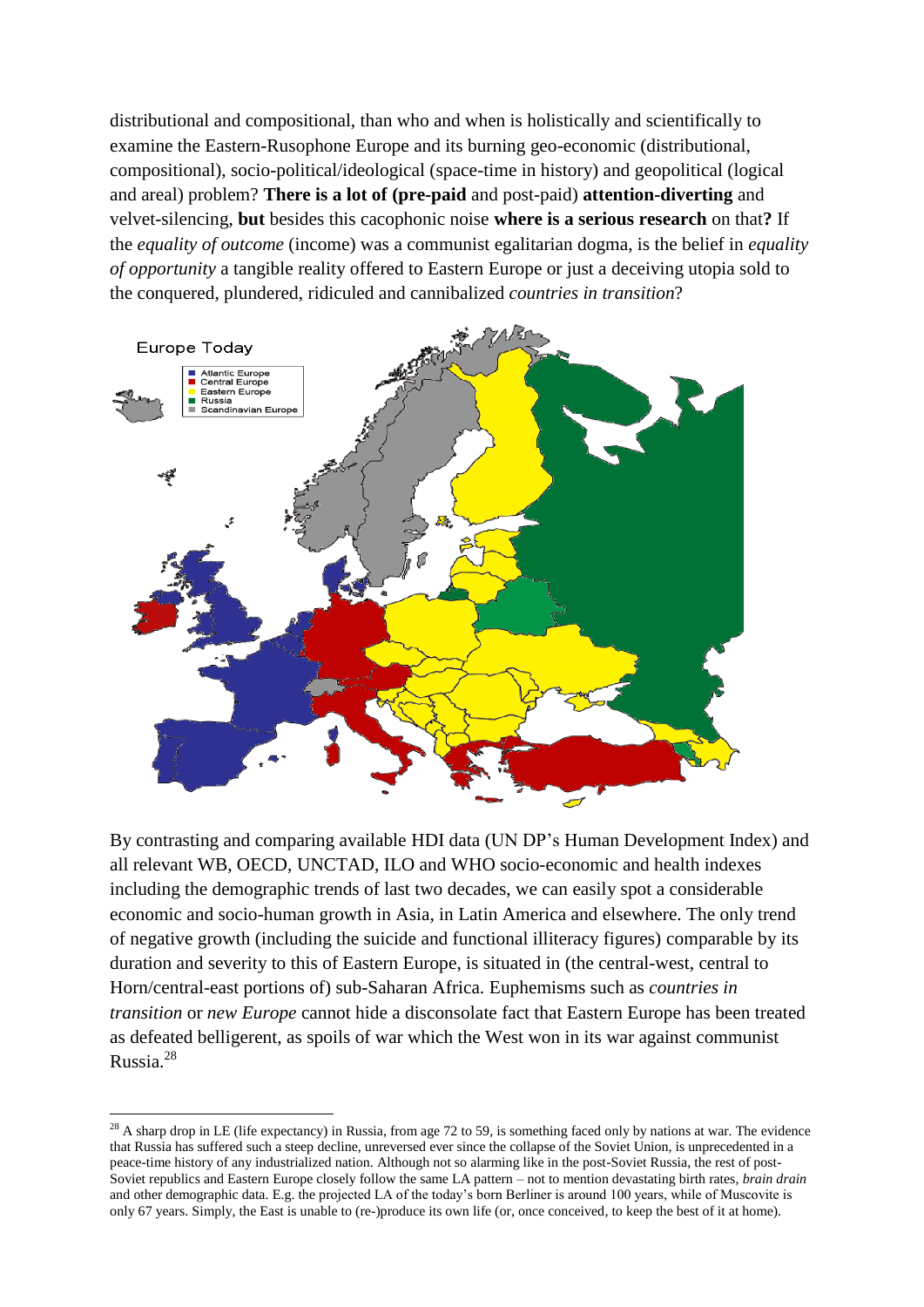It concludes that (self-)fragmented, de-industrialized, rapidly aged and depopulated, (and de-Slavicized) Eastern Europe is probably the least influential region of the world – one of the very few underachievers. Obediently submissive and therefore, rigid in dynamic environment of the promising  $21<sup>st</sup>$  century, Eastern Europeans are among last remaining passive downloaders and slow-receivers on the otherwise blossoming stage of the world"s creativity, politics and economy.<sup>29</sup>

East does not exercise its political sovereignty (gone with the EU), its military sovereignty (gone with the NATO), its economic and monetary sovereignty (gone with the massive domestic de-industrialization 'preached' by the IMF, EBRD, EIB and eventually ECB),  $30$  and its financial sovereignty (gone by full penetration of German, Austrian and Swedish banks).<sup>31</sup> Most of the Eastern European states do not control a single commercial bank on their territory.<sup>32</sup> Additionally, this region does not effectively control its media space – media there (of too-often dubious orientation and ownership) is discouraging, disorienting and silencing any sense of national pride, influence over destiny direction and to it related calls for self-(re) assessment. East is sharply aged and depopulated –the worst of its kind ever – which in return will make any future prospect of a full and decisive generational interval simply impossible.<sup>33</sup>

**.** 

<sup>29</sup> With some exceptions of *Visegrád* countries (such as Poland or Czech Republic, and lately Hungary) sporadically opposing a constant bandwagoning (but even that only in the domain of narrow EU fiscal or economic matters), Eastern Europe of today is unable to conceive and effectively promulgate a self-emancipating, balanced and multivector foreign policy. Fergusson goes as far as to claim for Eastern Europeans that: "they looked at Brussels (of NATO) the way former British colonies obeyed everything said and done in London."

 $30$  "The entry criteria for Eastern European states was particularly costly: the so-called small and open economies, de-industrialized and over-indebted didn"t have any chance to be equal partners. For most of them, FDI (Foreign Direct Investment) is the only economic solution, which turned them into colonies…" – admitted even the Nobel laureate, economist Stiglitz in his *The Price of Inequality*. Moreover, the overly strong and rigid exchange rate of the domestic currencies in Eastern Europe is only good for foreign landers. It awards importers while disadvantages domestic manufacturing base and home exporters. This outdated anti-growth economic policy has been universally abandoned long ago, even by the LDC (the UN-listed Least developed countries). No wonder that the GDP in the most of Eastern European states is below its pre-1990s levels.

 $31$  According to findings of the Budapest Institute of Economics (Corvinus University of Budapest, Hungary), for the past two decades, the volume of Austrian banking sector has increased 370%–all that in the country of a flat domestic economic and negative demographic growth. This covert occupation of south-eastern Europe by the foreign financial sector did not create new jobs or re-create any industrial base there. As we can conclude aftermath, it was only meant to dry-out the remaining liquid assets (and private savings) from the rapidly pauperized, defeated belligerent. In 1914, Austria controlled banks as well; in Croatia, Bosnia, Romania, Serbia, Hungary, southern Poland and western Ukraine. However, at that time, it also had a strict governing obligation as all of them were a part of the Monarchy. By having recognized the formal sovereignty to each of these entities, Austria today (like Sweden towards the three Baltic States in the northeast flank of Europe, and Germany in the central sector of Eastern Europe) has no governing obligations whatsoever. It can easily externally socialize (externalize) all its costs including banking risks, and individualize all profits (internalize), yielding it only for itself. Hence, the EU accession criteria, combined with a nominal independence of Eastern European entities (pacified by the *pre-paid* media and guided by the *post-paid* "elites"), means that the economic and other assets are syphoned out, but the countries have to take a burden of the state maintenance solely on themselves.

 $32$  Current labor relations in the most of Eastern Europe (Rusophone Europe, too) resembles pictures of the  $18<sup>th</sup>$  rather than of the 21<sup>st</sup> century's conditions, especially in the private sector of employment. It is all with a weak or even totally absent trade unionism, dismal labor rights and poor protection of other essential social rights. "We have stringent labor conditions to the unbearable maximum, so that the few self-styled 'top managers' can play golf more frequently and for a longer time...how can you possibly build any social cohesion when disproportionately many suffer for the dubious benefit of the asocial, predatory few…" – confessed to me the Ambassador of one of the largest Eastern European countries who served as a mayor of his country"s capital, before his ambassadorship in Vienna.

 $3$  Some ten years ago, for the special OSCE forum for demographics, I warned: "...lasting political, social and economic changes including very important technological breakthroughs – throughout our history – primarily occurred at generational intervals. This was an engine of our evolution…Presently, with demographically collapsing East European societies (natality rates, generational and brain drain), the young cohort will never constitute more than a tiny minority – in the sea of aged, backward-looking, psychologically defeatistic and biologically incapable, conservative *status quo* keepers. Hence, neither the generational change that brings fresh socio-political ideas, nor technological breakthrough –which usually comes along – will successfully ever take place in future of such demographics." (For a detailed demographic outlook and tentative recommendations/ conclusions, see: Bajrektarevic, A. (2005), *Our Common Futures: EURO-MED Human Capital beyond 2020*, Crans Montana Forum,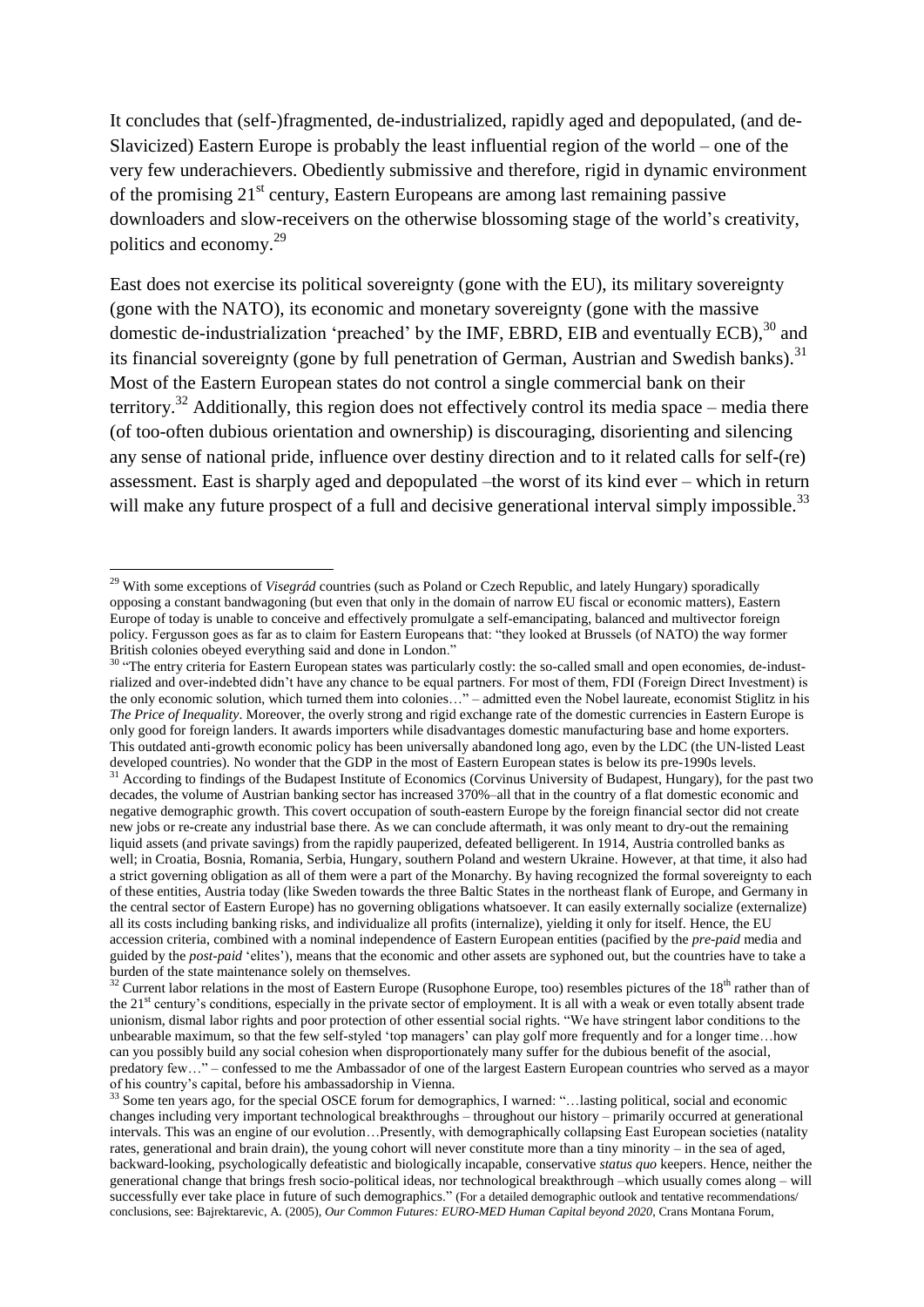*Honduras-ization* of Eastern Europe is full and complete.<sup>34</sup> If the post-WWII Soviet occupation of Eastern Europe was overt and brutal, this one is tacit but subversive and deeply corrosive.<sup>35</sup>

Interestingly, the physical conquest, usually referred to as the EU enlargement, was primarily the US-led NATO one, and only then the EU enterprise. Simply, no eastern European country entered the EU before joining the NATO at first. It should not be forgotten that the NATO was and remains to be an instrument (institutionalized political justifier) of the US physical, military presence in Europe. Or, as Lord Ismay vocally defined it in1949: "to keep the Russians out, the Americans in, and the Germans down". The fact that the US remained in Western Germany, and that the Soviet Army pulled out from Eastern Germany did not mean "democratization" or "transition". It was a direct military defeat of the Gorbachev Russia in the duel over the core sectors of Central and Eastern Europe. As direct spoils of war, DDR disappeared from the political map of Europe being absorbed by Western Germany, while the American Army still resides in unified Germany. In fact, more than half of the US 75 major overseas military bases are situated in Europe. Up to this day, Germany hosts 25 of them.

Admittedly, by the early 1990s, the "security hole"– Eastern Europe, has been approached in multifold fashion: Besides the (pre-Maastricht EC and post-Maastricht) EU and NATO, there was the Council of Europe, the CSCE (after the 1993 Budapest summit, OSCE), the EBRD and EIB. All of them were sending the political, economic, human dimension, commercial signals, assistance and expertise.<sup>36</sup> These moves were making both sides very nervous; Russia becoming assertive (on its former peripheries) and Eastern Europe defiantly dismissive.<sup>37</sup>

 $\overline{a}$ 

Monaco, 2005, as well as Bajrektarevic, A. (2005), *Green/Policy Paper Submitted to the closing plenary of the Ministerial (Chairmanship*  summarizing the recommendations and conclusions of the OSCE Ministerial Summit Prague 2005), OSCE Documents EEA 2005.)<br><sup>34</sup> Eastern Europe is *Hondurized* – this term refers to an operationalization of Monroe Doctrine in C Washington allows its strategic neighborhood to choose their own domestic political and economic systems to an acceptable degree, while the US maintains its final (hemispheric) say over their external orientation. The so-called Brezhnev doctrine (of irreversibility of communist gains) postulated the Soviet (Suslov-Stalin) equivalent to Honduras-ization – *Finlandization.* <sup>35</sup> Eastern Europe, the (under-)world of dramatic aging which is additionally demographically knocked down by the massive generational and brain drain. Passed the dismantling of the communist order, these *emerging economies*, *countries in transition* of the *new Europe* contain reactionary forces (often glorifying the wrong side of history), predatory "elites" and masses of disillusioned (in a life without respect and dignity, humiliated and ridiculed in the triviality of their lasting decline). Even if the new jobs are created or old kept, they are in fact smoke screens: Mostly a (foreign-loans financed) state-sponsored poverty programs where armies of the underemployed and misemployed cry out miserable wages in dead-end jobs. Former Slovakian cabinet minister laments in private: "Our "liberated East" lives on foreign loans, or in the best case as the industrial suburbia of West Europe, having these few "generously" franchised factories like *Renault, VW or Hugo Boss*. Actually, these are just automotive assembly lines and tailor shops – something formally done only in the III World countries. Apart from the Russian *Energia-Soyuz* (space-program related) delivery system, what else do we have domestically created anywhere from Bratislava to Pacific? Is there any indigenous high-end technical product of past decades known? ... Our EU accession deals are worse than all *Capitulation agreements* combined that the Ottomans and Imperial China have ever signed in their history."  $\overline{3}$  Through the EBRD–EIB conditionalities and EU accession criteria, Eastern Europe was dictated to practically dismantle its essential industrial and service base. This dictatum upon defeated belligerent – euphemistically called *countries in transition* or *new Europe* – was followed by loans and assets received from the EU Accession and Structural funds. It was "sold" to the East as award and as such presented to the deceived population. (However, it was rather to tranquilize the population at large and to pacify their local scenes, not at all aimed to modernize, re-industrialize or diversify economy, or to make production and service sector more efficient or competitive. Consequently, it was merely to subsidize the deteriorating purchasing power of the East – to make the peoples there accustomed to and encouraged for the foreign goods and services.) Thus, the funds were predominantly consumed for the western commodities. Ergo, Atlantic and Central Europe extended themselves geographically, while economically they skillfully managed to subsidize their own industrial base. To this very end, Eastern Europe's elites readily took loans, while –in return– laying down sovereignty in issuing the guaranties. By doing so, they indebted their own states beyond bearing, and hence, they finally eliminated their own countries as any current or future economic competitor or politico-military challenger.

 $37$  Since the end of WWII, there was no other external military interventions but to the Europe's East. To be accurate, in its long history (earlier and nearly double longer than of the Warsaw pact), the only two interventions of NATO ever conducted in Europe were both taking place solely on Eastern European soil. While the two Russian (covert) interventions aimed at its strategic neighborhood (former Soviet republics, heavily inhabited by ethnic Russian; Abkhazia-South Ossetia and Crimea-East Ukraine) and were (unsuccessfully) justified as the encirclement preemption, the US-led NATO intervened overtly. In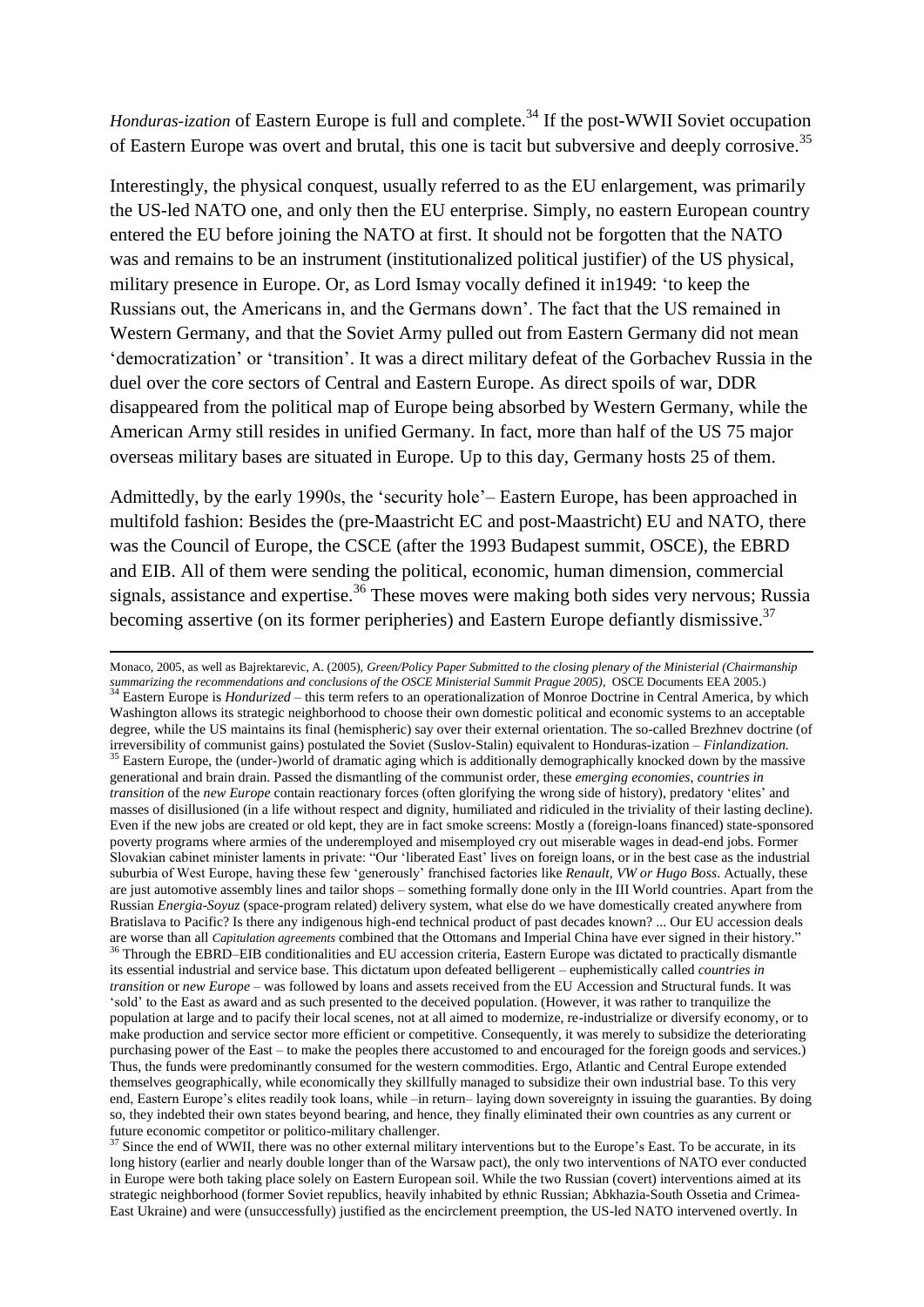Until this very day, each of them is portraying the NATO enterprise as the central security consideration: One as a must-go, and another as a no-go.<sup>38</sup>

No wonder that the absolute pivot of Eastern Europe – Ukraine, is a grand hostage of that very dilemma: Between the eastern pan-Slavic hegemony and western "imperialism of free market'.<sup>39</sup> For Ukraine, Russia is a geographic, socio-historic, cultural and linguistic reality. These days, this reality is far less reflected upon than the seducing, but distant Euro-Atlantic club. Ukraine for Russia is more than a lame western-flank" geopolitical pivot. For Moscow, Kiev is an emotional place – an indispensable bond of historio-civilizational attachment – something that makes and sustains Russia both Christian and European. Putin clearly redlined it: Sudden annexation of Crimea was an unpleasant and humiliating surprise that will bring a lot of foreign policy hangover for both the NATO and EU. Thus drifting chopped off and away, Ukraine itself is a prisoner of this domesticated security drama. This false dilemma so tragically imploded within this blue state, of a 50:50 polarized population, over the question where the country belongs – in space, time and side of history. Conclusively, Eastern Europe is further twisting, while gradually combusted between Ukrainization and Pakistanization.<sup>40</sup>

### **Least to the East and Nest of the West**

 $\overline{a}$ 

The EU has secured itself on the southeastern flank, too. In the course of last few centuries, the Balkans was either influenced or controlled by Russia on the east (also by the Ottomans), Turkey on the south and center, Austria on the north and west, with the pockets of Anglo-French influence, too (Greece, Serbia, Albania). This reads that ever since the late XVII c. (precisely, from 1686 when Russia joined the Holy League, and past the subsequent 1699 Treaty of Karlovci), the peripheries kept center of the Balkans soft, as their own playground.

both NATO cases (Bosnia and Serbia-Kosovo), it was well beyond any membership territory, and short of any UN-endorsed mandate, meaning without a real international legitimacy. "Humanitarian intervention in Kosovo was never exactly what it appeared… It was a use of imperial power to support a self-determination claim by a national minority"– wrote Michael Ignatieff about the 1990s Balkans events, as fresh and accurate as if reporting was from Sevastopol in spring 2014.  $38$  It is anticipated that Iran (and Syria) on the Russian southwest flank serve as a pivotal security buffer. Indeed, Teheran is in constant need of a diplomatic cover from Moscow – as it internationally seeks, at least, a turn-key technology legalization for itself. In return, Iran refrains from its own Islamic projection on and it shields the Caucasus and Central Asia – considered by Russians as their strategic backyard – from the assertive Wahhabism. On the other hand, boldness of Iran endorses a perfect pretext for a reinforced missile shield. This – interestingly enough – rather encircles Russia then it deters Iran, as the recent architecting of the Missile shield predominantly to Eastern Europe (from the Baltics, Poland, Czech Republic and Romania) has showed. There are exceptionally few reinforced Patriot missile batteries (of adequate quantities and configurations) stationed e.g. in Turkey– the only NATO member of a close proximity, capable to engage Syria or Iran. Hence, while such a missile hype does not deter Iran (does not democratize Turkey, does not bring stability to Iraq, nor the regime change in Syria), it still achieves a lot. It seriously compromises the 1990 CFE Treaty, since the US unilaterally withdrew from the 30 years-in-place ABM treaty in 2002, and poses a challenge to the OSCE guarded politico-military/CSBM cooperation among the Organization"s 56 member states.

<sup>39</sup> It is further burdened by the *imperialism in a hurry* – an inflammable mix of the Lithuanian-Polish past traumas and German "manifest destiny" of being historically yet again ill-fated; *impatient for quick results* – simply, unable to capitalize on its previous successes. One of my German students recently very vividly ironized: "The irony of unintended consequence is that the intense relationship between *Über-mutti* (Chancellor Merkel) and boxman at large Klitschko is interpreted by Moscow as asexual, but not as apolitical." To say, overly cosmopolitan interest for a faith of foreigners living in Germany for someone who infamously said: "multiculturalism is dead in Europe..." (Sarkozy, Cameron and Merkel openly and repeatedly viewed and diagnosed "death of multiculturalism", as if the cluster of Atlantic-Central Europe"s national-states lived a long, cordial and credible history of multiculturalism on its soil.

<sup>&</sup>lt;sup>40</sup> *Ukrainization* could be attributed to eastern and western Slavs– who are fighting distinctions without significant difference. *Pakistanization* itself should describe the southern Slavs" scenery: In lieu of truth and reconciliation, guilt is offered as a control mechanism, following the period of an unchecked escalation, ranging from a hysteria-of-a-small-difference to a crime-of-otherness purge.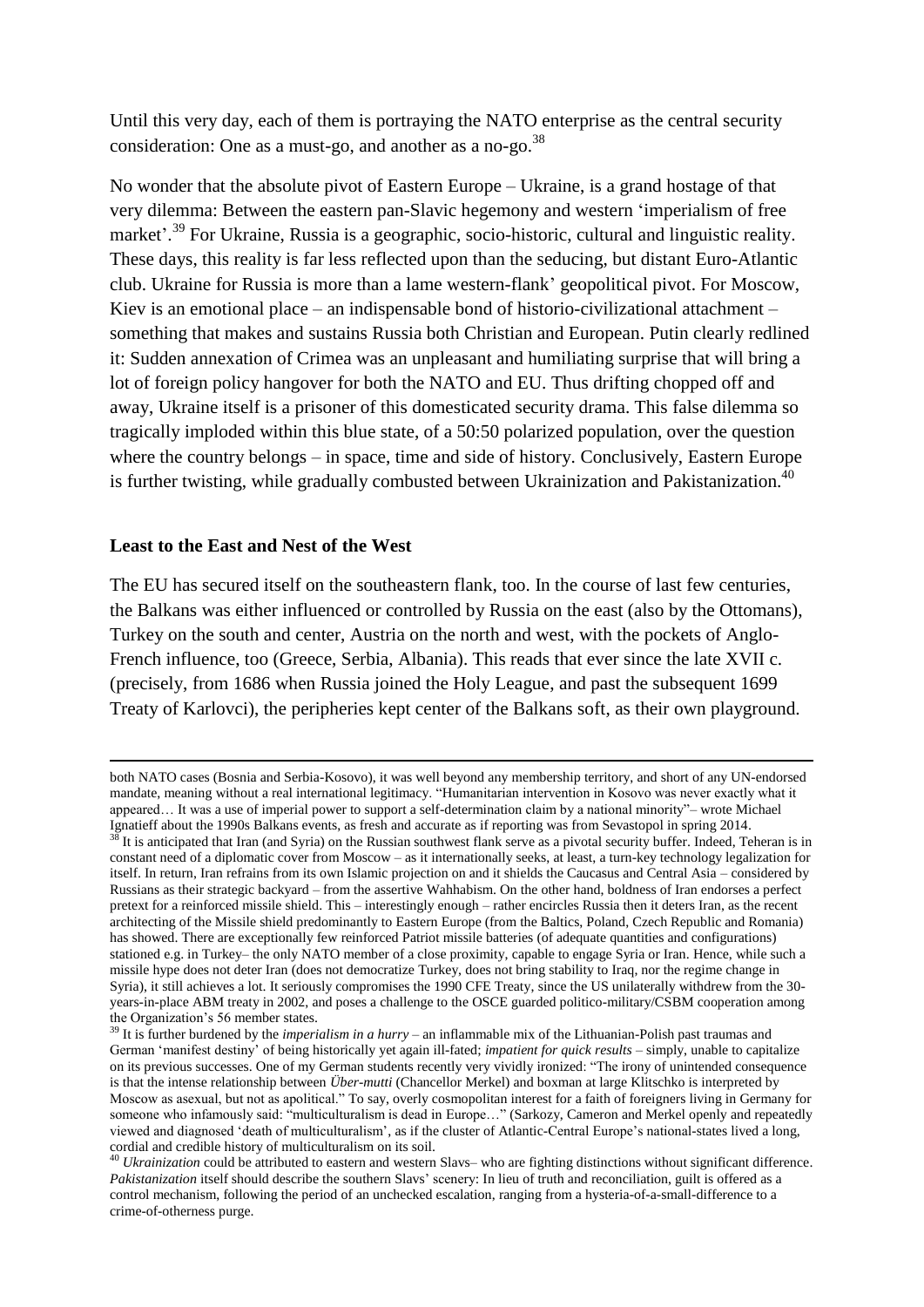The only (pre-modern and modern) period when the center was strong enough to prevail, marks the time of the Balkans" Bismarck: Tito of Yugoslavia.

Presently, the Eastern Balkans (Romania and Bulgaria) is cutoff from any Russian influence by being hastily admitted to the Union (2007). Turkey is contained by Greece (1980) and Cyprus (2004), and is waiting on the EU doorstep for decades without any clear prospect to join.<sup>41</sup> All that, as if it follows the old rational of the 1814 Vienna Congress as well as the Bismarck"s dictatum to Andrássy at the 1878 Congress of Berlin. Reinvigorating these geoeconomic and strategic imperatives, Austria does not hesitate to add and shed emotional charge: it is nearly neuralgic on the Turkish EU accession, Russian presence or inner Slavic strength. In an attempt to control the core sectors of the Balkans, Austria jealously keeps the highest post in the Office of High Representative for Bosnia in its hands.<sup>42</sup> At the same time, it is the main protégé of Croatia"s bid for the EU membership (2013). De-industrialized, overindebted and increasingly de-Slavicized, Croatia – for that matter of course, further fortifies the Austro-influence deeper in the Balkan proper.<sup>43</sup>

The rest of the Western Balkans is still finishing the dissolution of Yugoslavia, by forming the ever smaller, incapacitated mini nation-states. (The prevailing political culture of the Western Balkans is provincial, anti-intellectual, xenophobic, irresponsible anti-politics). Less than a decade after President Tito"s death, the tectonic changes in the Eastern bloc have caused the dramatic change of geopolitical position of Yugoslavia and the NAM. The external players and local élites, whom they chose to boost and cooperate with, had silently agreed that for the amortization of revived Anglo-French, Germanophone, Russian and Turkish (traditional), and the US (non-traditional) projections on the region, the Southern Slavs should (de-industrialize, de-Slavicize, and) live in far more than two states. In the absence of compromise among the major external geopolitical projectors, the region still undergoes the fragmentational erosion,

**.** 

<sup>&</sup>lt;sup>41</sup> Why is the biggest and richest city of Europe (still) outside the Union? Does it illustrate a Huntingtonian fact that the EU is not as multi-religious multilateral system as its younger (twin) brother – ASEAN, but only a nest for the western Christian Ummah? True, but not completely. The last spot of Europe with both economic and demographic growth is Turkey. Just one more European country also has a steady economic growth – Russia. Another commonality for them is that both are outside the system which portrays itself as a truly Europo-cosmopolitan and pan-European. There was another time when Europe claimed to have a comprehensive multilateral setting, while keeping two pivotal powers outside the system– interwar period. No wonder that the League of Nations did not prevent but, on contrary, only accelerated the pre-WWII events with its "system error", (in)action and lack of outreach.

<sup>42</sup> Colloquially known as the *Colonial Office*, OHR (Office of the High Representative) is the (US military base induced, the 19<sup>th</sup> century Congress look alike) 'internationally' set body with the supreme (legislative) prerogatives and highest executive (political) powers in the country. This non-UN-, non-OSCE-, and non-EU mandated office is increasingly criticized for its shadowy influence and opaque decision-making. Since its inauguration in 1995, the post of the chief OHR executive – High Representative (nicknamed as *Colonial Governor*), is dominated by Atlantic-Central Europe – 6 out of 7 individuals. Although Austria itself is regularly criticized for its dismal score on protection of minorities, it managed – like no other state to get the top OHR post twice, and to stay in that office for already 9 out of 19 years. Moreover, as the first and only country ever under the EU sanctions (for inviting its far-right political party to the coalition government in 2000), Austria was strongly condemned by all EU member states, but not in Bosnia, where it continued to keep the post of the High Representative. <sup>43</sup> In his well-publicized Sarajevo speech, Turkish Foreign Minister Davutoglu returned the usual EU rhetorics back to the European front-yard: *"…I have to say that my country is disappointed that an important religious symbol, that of a minaret, has been subjected to a referendum in Switzerland. It is a mistake to put a fundamental religious right to a popular vote and I hope that this mistake will be rectified. The spread of human rights and fundamental freedoms may not have been possible, had countries chosen to put specific freedoms to referenda. It might be useful to recall that the Franciscan Catholic Monastery in Fojnica, some 35 miles from here- Sarajevo, holds the original copy of an edict issued by the Ottoman Sultan on 28 May 1463. This edict protects the religious rights of Bosnian Christians and the sanctity of their churches. It is one of the oldest documents on religious freedom in Europe ever.*" (BiH MVP Archives, 14 DEC 2009)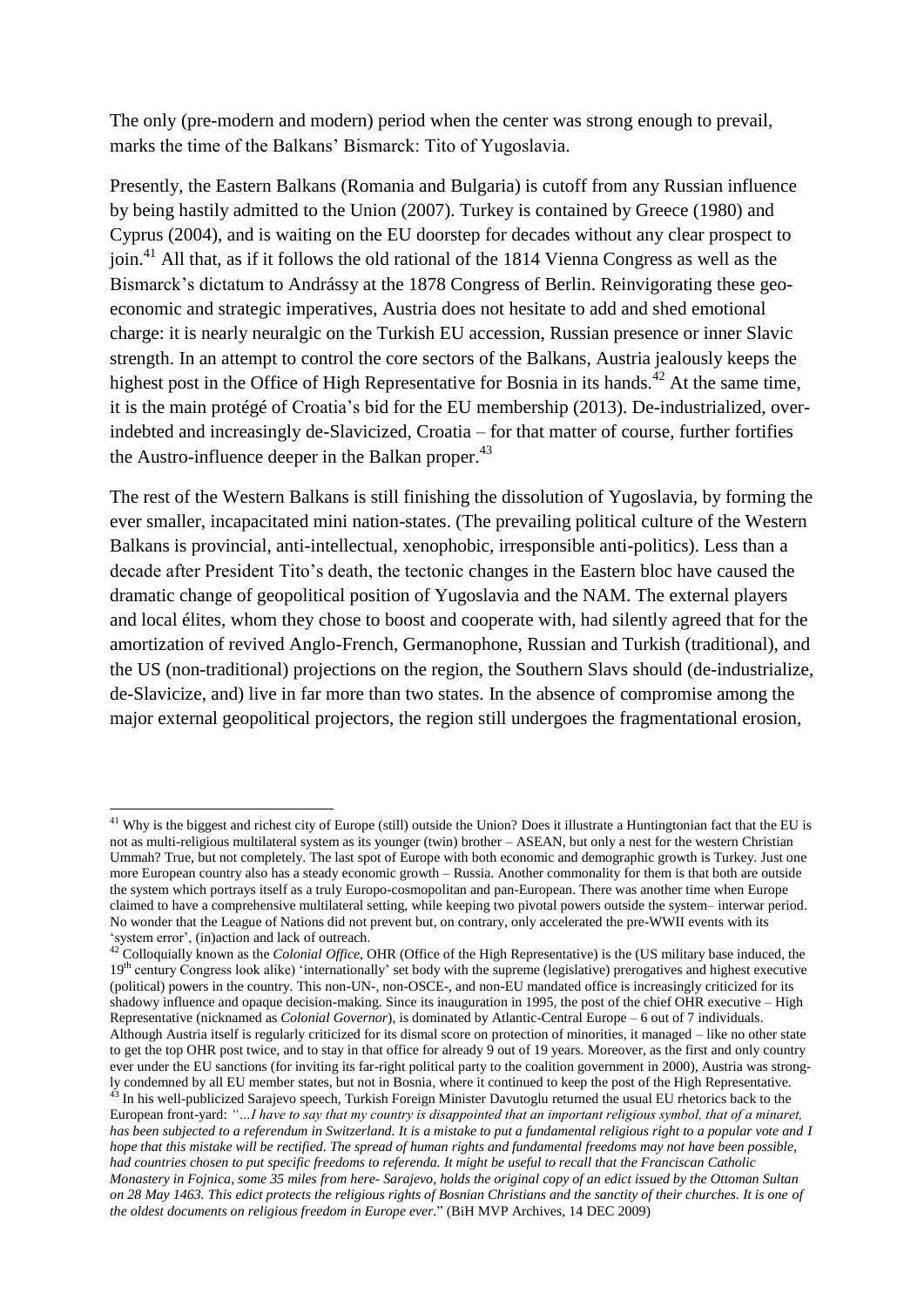being kept (like once upon a time Germany) as a soft center for strong peripheral pressures.<sup>44</sup> Bosnia is the best example of such an external intrusion, and of the powers that purposely set a dysfunctional government.<sup>45</sup> Although assertive, none of the Four  $+$  the US wants to prevail in this core sector of the Balkans (and solely take a burden), but wish to keep its presence strong enough as to observe and deter others.

Nevertheless, ever since the Antique Roman times, the Southern Slavs territories (even all of the Balkans) have always existed within the larger multinational entities (be it Byzantium, Hungary, the Ottomans, the Habsburg Empire or Yugoslavia) – hardly ever in more than two states. Accommodation to a life in the numerous nano nation-state-alikes is a historical novelty, therefore only a transitory stage of the Western Balkans.<sup>46</sup> The lasting solution will only appear with the return to a historical legacy –life in a larger, multinational entity.

In his luminary work "The New Asian Hemisphere", Mahbubani accurately concludes that Gorbachev – *not understanding the real success of Western strength and power, handed over the Soviet empire and got nothing in return*. <sup>47</sup> Is our history directional or conceivable, dialectic or cyclical? The Soviet Union was far more of a classic continental military empire (overtly brutal; rigid, anti-individual, omnipresent, secretive), while the US was more a financial empire (covertly brutal; hierarchical, yet asocial, exploitive, pervasive, polarizing). Bear of permafrost vs. fish of the warm seas. Athens vs. Sparta. Phoenicia vs. Rome. Thus, Soviets went bankrupt by mid 1980s. So did the Americans (the "white man burden" fractured them already by the Vietnam war, with the *Nixon shock* only officializing it), but the United States managed its financial capital (or an illusion of it) insofar as to be(come) a debtor empire through the Wall Street guaranties. <sup>48</sup> *Sputnik* titanium vs. gold mine of printed paper. Nothing

<sup>46</sup> Bosnia as a habitual mix of cultures, ethnicities and religions has a historical legacy and strong quality of integration, a cohesive spill-over potential for the region. Therefore, instead of conceptual politics after the war, the territorial anti-politics (with the confrontational political culture) was at first externally imposed by the so-called Dayton Peace Accord, and further on strongly encouraged and supported in everyday practice for nearly two decades. It is clear that any conceptual, therefore inclusive politics, would sooner or later end up in a reconciliatory, integrative approach. Perpetuating the anti-politics in Bosnia aims at keeping the former Yugoslav (political, cultural, economic and territorial) space separated, antagonized – fragmented into little xenophobic and inward-looking quasi nation-states. Moreover, as the only surviving (last) state of the multiethnic constituency anywhere from Adriatic to Pacific, Bosnia has to remain purposely dysfunctional. Slavs elsewhere have to be painfully reminded that a single-ethnos based, nano-to-small sized nation-state is the best option for them. <sup>47</sup> Or, by the words of the senior UN diplomat who, contemplating with me over the question whether a middle-power foreign policy is adequate for a great power, recently told me in Geneva: "The difference between Russia and the Soviet Union is that the Federation desperately looks around for respect, but leaves the world responsibilities solely to the US. As known, admiration and respect is earned not given for free." Clearly, the post-Soviet Russia avoids any strategic global competition with the US, but feels rather insulted with the current strategic global partnership – as both the US and China treat Moscow as a junior partner. Is it possible to (re-)gain a universal respect without any ideological appeal? That could be debated, but one thing is certain, even the mid-size powers such as Brazil, Indonesia or Turkey have moved on from a bandwagoning,

<sup>1</sup>  $44$  How deep is the rabbit hole... Republic of Macedonia is a good demonstration case for it. No other European country was forced to abandon its own constitutional name and seek the international recognition under the strange name of a saturated country that does not exist anymore for over 20 years – Former Yugoslav Federal Republic of Macedonia.

<sup>&</sup>lt;sup>45</sup> By far the largest EU Delegation ever run is the Mission in Bosnia (Delegation of the EU to BiH). As the Mission's staff kept increasing over the last two decades, so did the distance of Bosnia from any viable prospect of joining the Union. Many around are bitterly joking if the Mission"s true mandate is – in fact – to hinder, and not to assist the EU integration. According to the UN and ICTY, Bosnia has suffered genocide on its territory – the worst atrocities on European soil since the end of WWII. Judging the speed of admission process offered to Bosnia, seems that the EU does not like its victims. Sarajevo 20 years after is a perfect litmus paper – an EU barometer, for the ethical deficit of the Union and its members!

reactive and slow to a proactive, accurate and extensive foreign policy.

<sup>&</sup>lt;sup>48</sup> How was a debtor empire born? One of the biggest (nearly schizophrenic) dilemmas of liberalism, ever since David Hume and Adam Smith, was an insight into reality; whether the world is essentially *Hobbesian* or *Kantian*. The state will rob you, but in absence of it, the pauperized masses will mob you. The *invisible hand* of Smith"s followers have found the satisfactory answer – sovereign debt: relatively strong government of the state (heavily) indebted (firstly to local merchants, than to foreigners). With such a *mixed blessing* no empire can easily demonetize its legitimacy.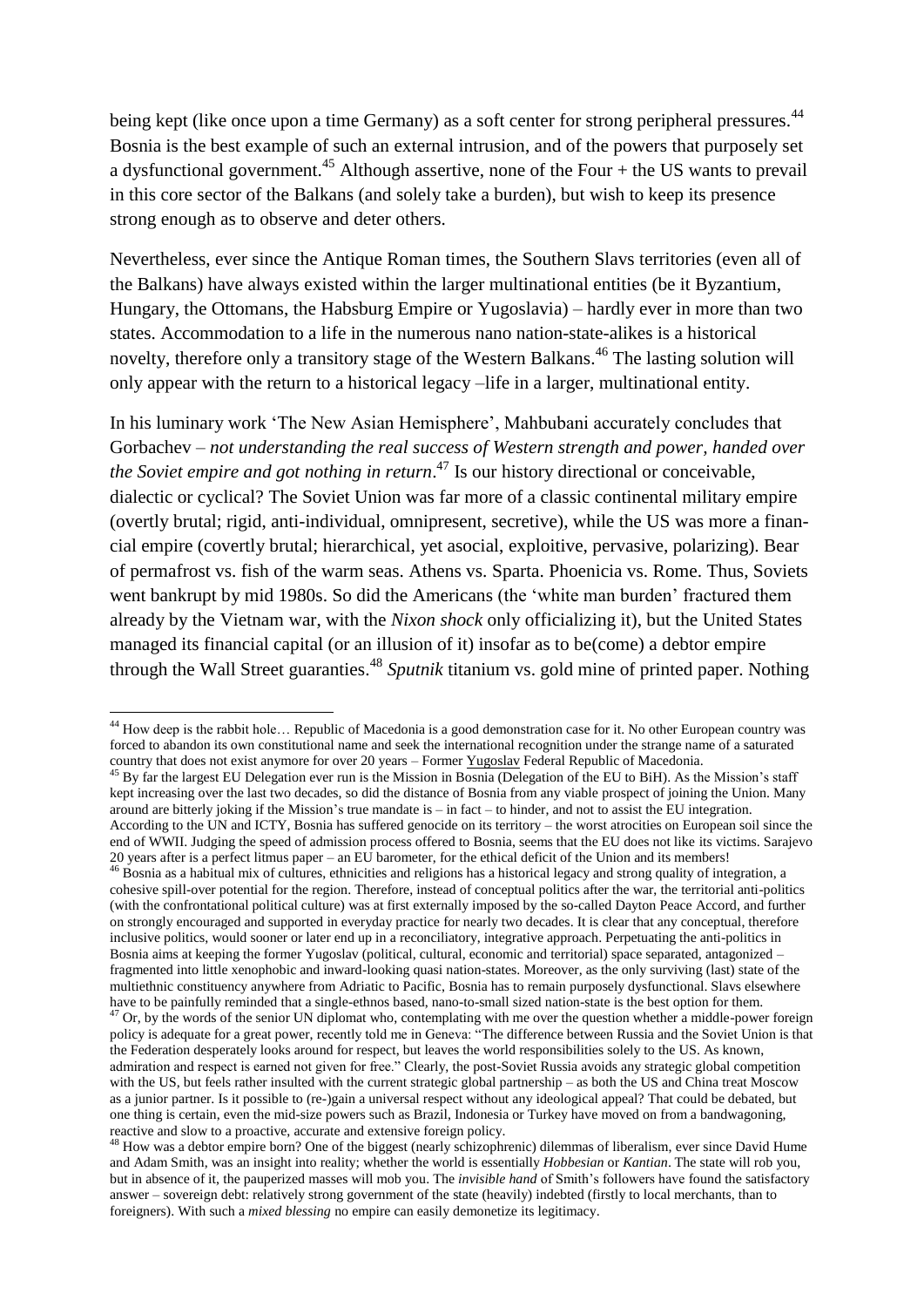epitomizes this better than the words of the longest serving US Federal Reserve's boss, Greenspan, who famously said to then French President Chirac: "Indeed, dollar is our currency, but your problem". Hegemony vs. hege*money*.

This very nature of power explains why the Americans have missed to take the mankind into completely other direction, towards the non-confrontational, decarbonized, de-monetized/definancialized and de-psychologized, the self-realizing humankind. They had such a chance when, past the Gorbachev's unconditional surrender of the Soviet bloc, the US – unconstrained as a 'lonely superpower' – solely dictated terms of reference.<sup>49</sup> Sadly enough, that was not the first missed opportunity for the US. The very epilogue of the WWII meant a full security guaranty for the US: Geo-economically – 52% of anything manufactured in the world was carrying a label *Made in USA*, and geostrategically – the US had uninterruptedly enjoyed nearly a decade of the "nuclear monopoly". Up to this very day, the US scores the biggest number of N-tests conducted, the largest stockpile of nuclear weaponry, and it represents the only power ever deploying this "ultimate weapon" on other nation. To complete the irony, Americans enjoy geographic advantage like no other empire ever. Save the US, as Ikenberry vividly notes: "every major power in the world lives in a crowded geopolitical neighborhood where shifts in power routinely provoke counterbalancing…"<sup>50</sup> The US neighbors are oceans.

Indeed, no successful empire does rely merely on coercion, be it abroad or at home. However, unable to escape its inner logics and deeply-rooted appeal of *confrontational nostalgia*, the prevailing archrival is only a winner, rarely a game-changer.<sup>51</sup> So, to the above asked question whether our history is dialectic or cyclical, the current Ukrainian events are like a bad-taste *déjà vu*.

"End of the Cold War" – such a buzz word, of a diametrically different meaning. East would interpret it as the final end of confrontation, while the Westerners have no such an illusion. To them it is the end of war, which only came after the unconditional surrender of East. Another powerful evidence to support our claim: Just 20 years ago, distance between Moscow and NATO troops stationed in Central Europe (e.g. Berlin) was over 1.600 km. Today, it is only 120 km from St. Petersburg.<sup>52</sup> Realities have dramatically changed for the Atlantic-Central

<sup>1</sup> <sup>49</sup> One of the biggest ideological victories of the US is the fact that only two decades years after the Soviet collapse, Russia today has an economy, dominated by oil-rich class of billionaires, whose assets are 20% of country"s GDP –by far the largest share held by the ultra-rich in any major economy. The second largest ideological victory for the US is reported by the *New York Times* that the outgoing leader of the country that officially rests on ideology of oppressed working class has allegedly accumulated family wealth of 1,7 billion in less than a decade of his rule. Some in the US are not that happy about it, and are wondering – like Fukuyama in his luminary essay – "where is a counter-narrative?" To ease the pain for all balance-seekers: Even if the ideological triumph of the US might be a clear cut, geopolitically it remains undecided. While Russians were absorbing the shock of loss of their historical empire, the "lonely superpower" didn"t know what to do with its colossal gain. <sup>50</sup> Ikenberry, G.J. (2014), *The Illusion of Geopolitics*, Foreign Affairs Magazine 93(3) 2014

<sup>&</sup>lt;sup>51</sup> There are many who would claim that the West was unable to capitalize on the collapse of the Soviet Union, and that the real winner of the superpowers" playoff is actually the third. It is not only that Asia is resurfacing very self-confident. Deeper and structural, the issue is more subversive as well: One of the most remarkable achievements in the world history of capitalism is happening under the leadership of the largest Communist party on this planet. The very epilogue of lasting ideological confrontation between Byzantium and (Sassanid) Persia and their colossal geopolitical overextension, was an appearance of the third power center on geopolitical and ideological terrain, gradually prevailing from the 7<sup>th</sup> century onwards.

<sup>&</sup>lt;sup>52</sup> Despite the (formal) end of the Cold War, and contrary to all what we celebrate as a technological progress, our Gini coefficients" distances are far larger than they were two decades ago. Additionally, as the EU was getting closer to Eastern and Russophone Europe, the socio-economic inequalities and politico-cultural exclusions there were growing wider.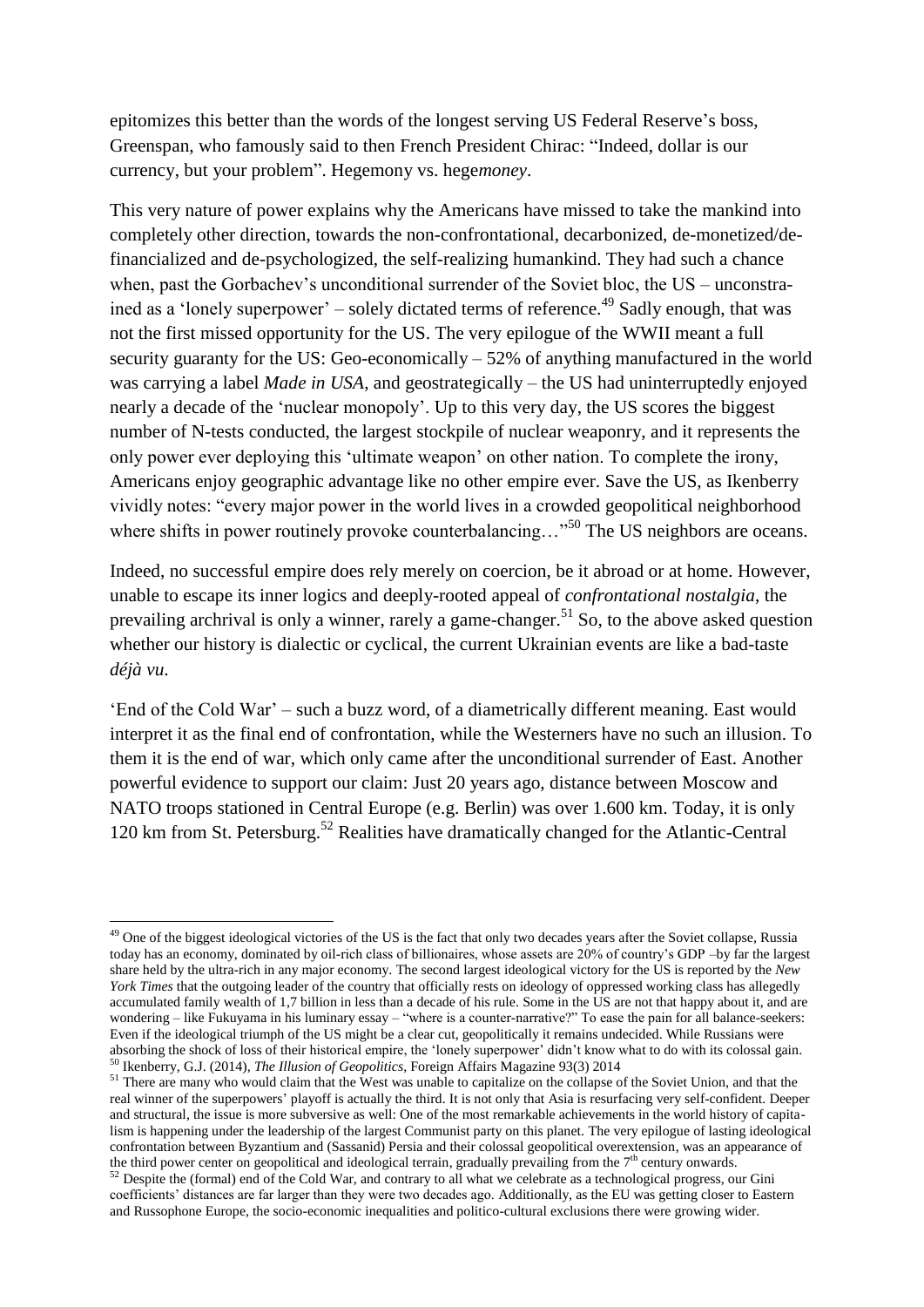Europe and for Russia, while for Eastern Europe much remains the same – East still serves others as a strategic depth. $53$ 

In short, Atlantic Europe is a political power-house, with two of 3 European nuclear powers and 2 out of five permanent members of the UN Security Council, P-5. Central Europe is an economic power-house, Russophone Europe is an energy power-house, Scandinavian Europe is all of that a bit, and Eastern Europe is none of it.<sup>54</sup>

### **From WWI to www. 9/11 or 11/9?**

**.** 

For most of our history both progress as well as its (horizontal) transmission was extremely slow and tedious a process. Well to the classic period of Alexander the Macedonian and his glorious Alexandrian library, the speed of our transmissions –however moderate– was still always surpassing cycles of our breakthroughs. When the breakthroughs finally turned to be faster than the speed of their transmissions – that was a point of our departure. Simply, our civilizations started to significantly differentiate from each other in their respective technoagrarian, politico-military, ethno-religious, ideological and economic set-ups. In the eve of grand discoveries, that very event transformed wars and famine from the low-impact and local into the bigger and colossal. Faster cycles of technological breakthroughs, patents and discoveries than their own transmission, primarily occurred on the Old continent. That event marked a birth of mighty European empires and their (liberal) schools of applied biologism, racism, genocide, organized plunders, ethno-social engineering and eugenics, and similar forms of ideological justifiers. For the past few centuries, we lived fear but dreamt hope – all for the sake of modern times. From WWI to www. Is this modernity of internet age, with all the suddenly reviled breakthroughs and their instant transmission, now harboring us in a bay of fairness, harmony and overall reconciliation?<sup>55</sup>

 $53$  Before too long, Washington will have to decide: either containment or accommodation – a viable truce with Moscow or unconditional backing of Russia"s closest neighbours. If Putin finally abandons the non-confrontational course, and regularizes the play on a *confrontational nostalgia* card, the US-led West might award Moscow by returning Baltics, some central-southern portions of Eastern Europe, along with Central Asia and Caucasus to Russian sphere of influence. If the history of Russo-American confrontations is deep, wide and long, their ability to broker a deal is remarkably extensive, too. Or, as prof. W.R. Mead elaborates: "…In deciding how hard to press Russia over Ukraine, the While House cannot avoid calculating the impact on Russia"s stance on the Syrian war or Iran"s nuclear program." (Mead, W.R. (2014), *The Return of Geopolitics*, Foreign Affairs Magazine 93(3) 2014)

<sup>54</sup> Does anyone still remember "heroic" labor union *Solidarność* from the Gdańsk shipyards? Well, today there are no more unionists, their leader Lech Wałęsa is forgotten, as there are no shipyards ever since Poland (eager, but without careful preparations have) opened its EU accession talks… The similar termination of all public subsidies is stipulated in chapter 8 (Competition Policy) of the accession treaty admitting Croatia to the EU, and the European Commission has been closely monitoring the implementation of the "restructuring" program for the Croatian shipyards. This ongoing shipyards demise will complete Croatia"s de-industrialization (adding to the already record high unemployment of some 25% in the coastal areas). All over the globe, states assist shipbuilding as it is a formidable job provider: In Italy, the Fincantieri shipyards are entirely in public hands; in France, the state is still a minority shareholder in the biggest yards such as STX-Chantiers de l"Atlantique. Even in South Korea, the world champion in naval construction, the state subsidizes shipbuilding. Seems that all what is globally acceptable is forbidden in Eastern Europe; all the way from Poland to Croatia, in the name of European integration.

At this point, let me allow myself a little story in bracket. It is not to romanticise the past but to note on an erosion of one very important governmental post, which is a key for daily execution of international relations… By my free account, in 1815 at the time of Vienna Congress, there are not more than 50 ambassadors worldwide. By the Berlin Congress, their number is still well below 100. Each and every one of them is an exceptional individual of the high moral grounds, of a deep passion affection and loyalty, of an excellent professional standing. Well-mannered and well-informed, erudites, thinkers of paramount analytical insights, charismatic charming and highly intelligent, they represented intellectual *crème de la crème* of that time societies. By the 1945 San Francisco Conference, the world already counts several hundreds of active ambassadors. At present, there are some 25-30,000 individuals with this title (20-25,000 active national, and some 5-8,000 retired national, as well as up to 1,000 paradiplomats of ambassadorial ranks serving IOs). Sadly enough, in more than a few cases, this post is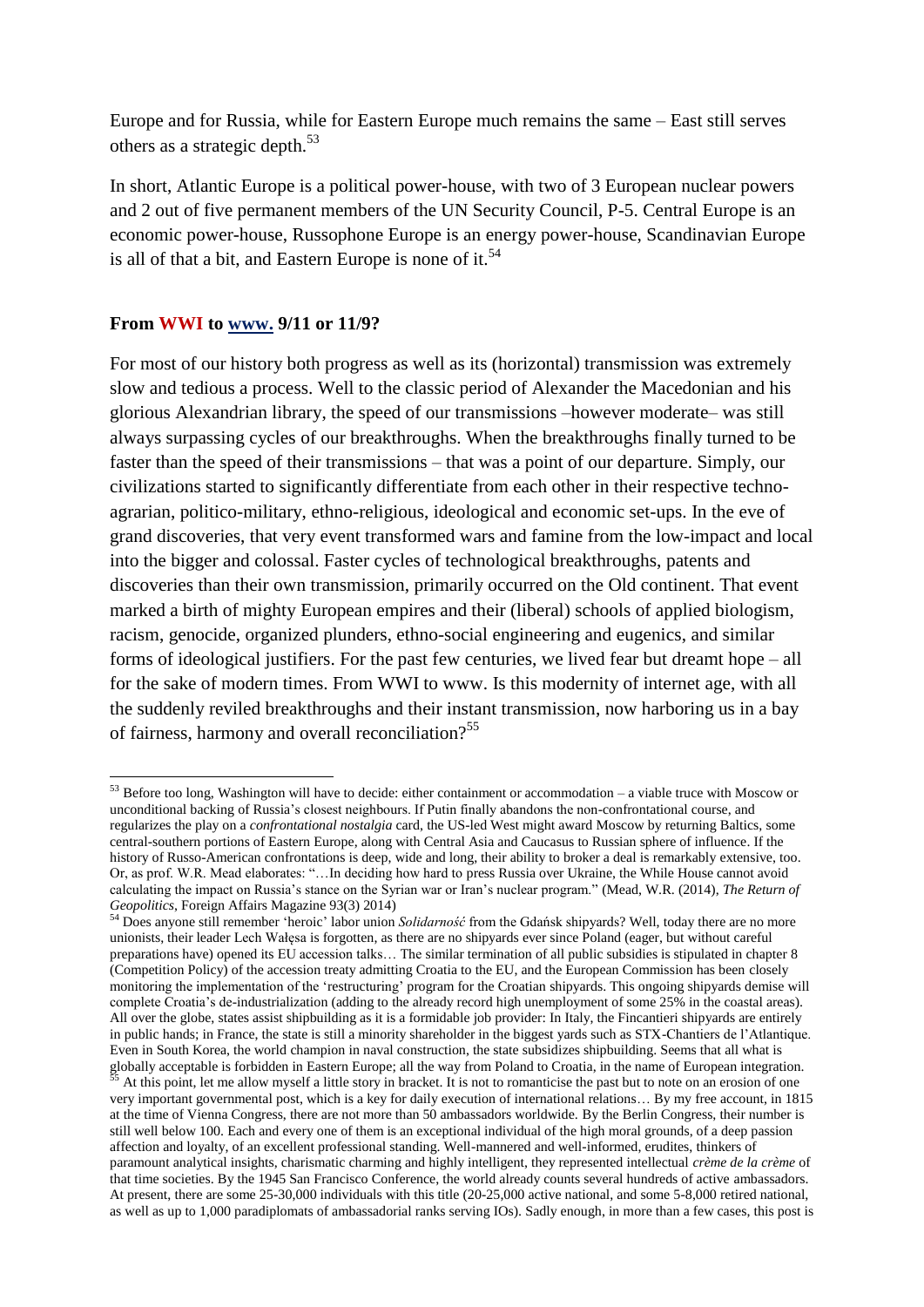100 years after the outbreak of the WWI on  $28<sup>th</sup>$  June 2014, young generations of Europeans are being taught in schools about a singularity of an entity called the EU. However, as soon as serious external or inner security challenges emerge, the compounding parts of the true, historic Europe are resurfacing again. Formerly in Iraq (with the exception of France) and now with Libya, Mali, Syria and Ukraine: Central Europe is hesitant to act, Atlantic Europe is eager, Scandinavian Europe is absent, and while Eastern Europe is bandwagoning, Russophone Europe is opposing. The 1986 Reagan-led Anglo-American bombing of Libya was a one-time, head-hunting punitive action. This time, both Libya and Syria (Iraq, Mali, Ukraine, too) have been given a different attachment: The considerable presence of China in Africa; successful pipeline deals between Russia and Germany (which, while circumventing Eastern Europe, will deprive it from any transit-related bargaining premium, and will tacitly pose an effective joint Russo-German pressure on the Baltic states, Poland and Ukraine), <sup>56</sup> and finally relative decline of the US and re-calibration of their European commitments. All of this combined, must have triggered alarm bells across Atlantic Europe.<sup>57</sup>

This is to understand that although seemingly unified, Europe is essentially composed of several segments, each of them with its own dynamics, legacies and its own political culture (considerations, priorities and anxieties): Atlantic and Central Europe confident and secure on the one end, and (the EU and non-EU) Eastern Europe as well as Russia on the other end, insecure and neuralgic, therefore, in a permanent quest for additional security guaranties.

"America did not change on September 11. It only became more itself" – Robert Kagan famously claimed.<sup>58</sup> Paraphrasing it, we may say: From 9/11 (09<sup>th</sup> November 1989 in Berlin) and shortly after, followed by the genocidal wars all over Yugoslavia, up to the Euro, MENA or ongoing Ukrainian crisis, Europe didn"t change. It only became more itself – a conglomerate of five different Europes.

obtained today by persons who are simply career opportunists, without sufficient professional or moral merits to hold ambassadorial position (individuals who just climbed their careers by being yes-men, no-action-no-mistake-stance grey apparatchiks, disloyal bed mannered and ill-informed but well webbed-up in either nepotistic or crony networks, political removals, rich individuals who bought the post much like the car is purchased). In this gradual but total erosion of ambassadorship, something still remains firm and stabile: privileges, immunities and of course a paycheque /Source on figures: author"s free account./

<sup>&</sup>lt;sup>56</sup> In late spring 2011 Chancellor Merkel has surprisingly but repeatedly and firmly promised to her fellow Germans the closing of all national nuclear plants. Mixing it with the growth and stability move, many applauded to this heated political rhetoric, as a long-waited and badly needed plan for the High/Green Tech renewal of the EU. Adding a flavor of emotional charge to it, most analysts have interpreted the Chancellor"s bold word of promise with the safety concerns related to that time brewing Japanese Fukoshima drama, as if Germany shared Japan"s geography, reactor technology and seismic activity. However, the majority of commentators remained silent on the timing which was well coinciding with the successful completion of the first phase of the so-called North Stream. It was the first of several planned, long pipelines that delivers hydrocarbons from Russia directly to Germany via the North Sea seabed. This arching pipeline eliminates any transit bargaining premium from the Eastern Europeans and poses in effect a joint Russo-German pressure on the Baltic states, Poland, Ukraine, and even as far as Azerbaijan and Georgia.

 $57$  In response to the MENA crisis, Europe failed to keep up a broad agenda and all-participatory basis with its strategic neighborhood, although having institutions, interest and credibility to do so. Europe compromised its own perspectives and discredited its own *transformative powers'* principle by undermining the indigenous and authentic institutional framework: Barcelona Process (EU), the Euro-Med (OSCE). The only direct involvement was a military engagement via the Atlantic Europe-led coalition of the willing (Libya, Mali, Syria). The consequences are striking: The sort of Islam that the EU supported (and the means deployed to do so) in the Middle East yesterday, is the sort of Islam (and the means it uses) that Europe gets today. No wonder that Islam in Turkey (or in Kirgizstan and in Indonesia) is broad, liberal and tolerant while the one of the Northern Europe is dismissive, narrow and assertive.

<sup>58</sup> Kagan, R. (2004) *Of Paradise and Power*, Vintage Books (page 85)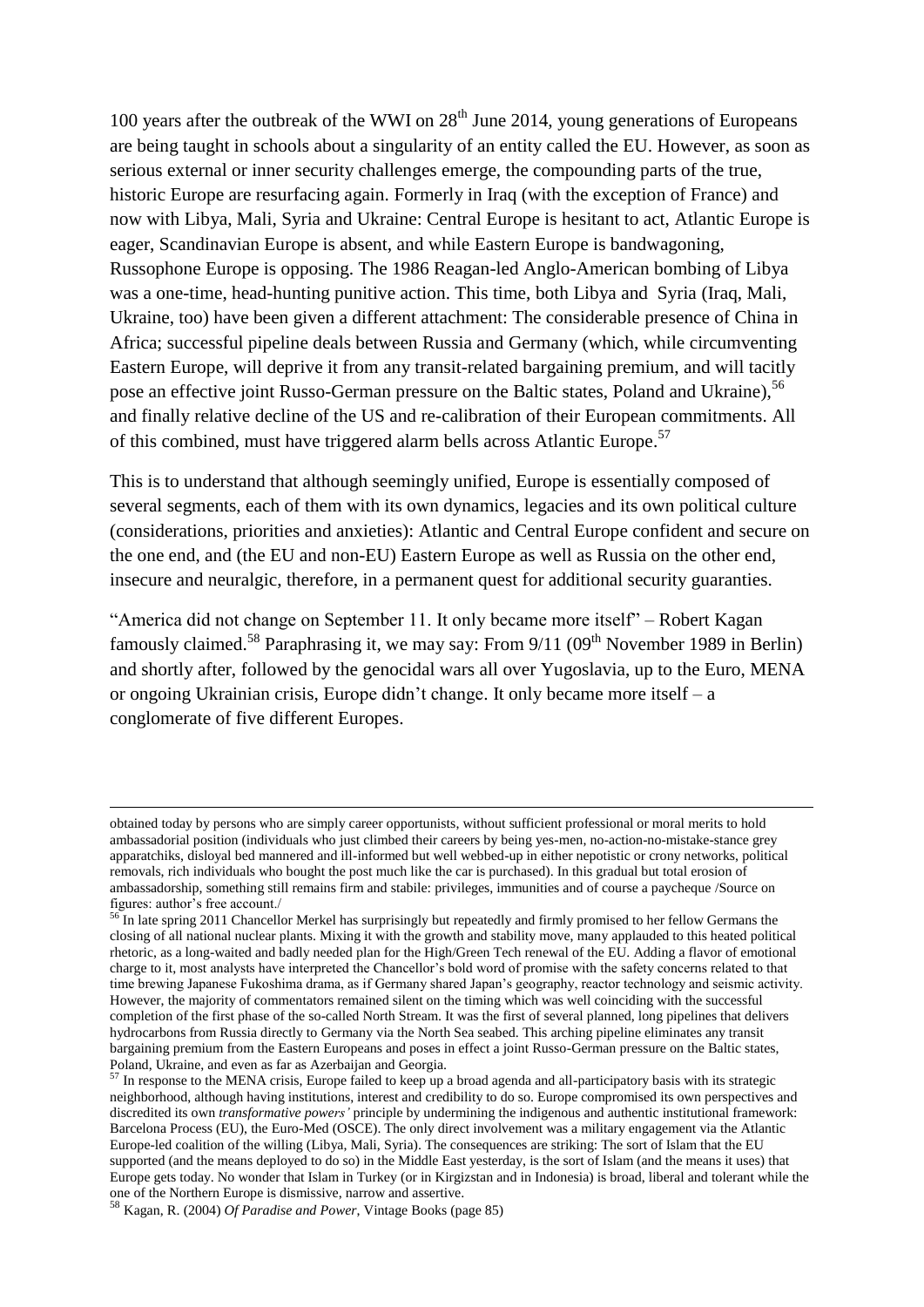*Prof. Anis H. Bajrektarević Chair Intl. Law and Global Pol. Studies (and Editor of the Addleton's GHIR Journal) Vienna, 13. JUN 2014 [anis@corpsdiplomatique.cd](mailto:anis@corpsdiplomatique.cd)*

\*\* All displayed maps per the author"s idea made by Anneliese Gattringer.



# **Post Scriptum**

How can we observe and interpret (the distance between) success and failure from a historical perspective? This question remains a difficult one to (satisfy all with a single) answer... The immediate force behind the rapid and successful European overseas projection was actually the two elements combined: Europe"s technological (economic) and demographic expansion (from early  $16<sup>th</sup>$  century on). However, West/Europe was not – frankly speaking – winning over the rest of this planet by the superiority of its views and ideas, by purity of its virtues or by clarity of its religious thoughts and practices. For a small and rather insecure civilization, it was just the superiority and efficiency in applying the rationalized violence and organized (legitimized) coercion that Europe successfully projected. The 21<sup>st</sup> century Europeans often forget this "inconvenient truth", while the non-Europeans usually never do.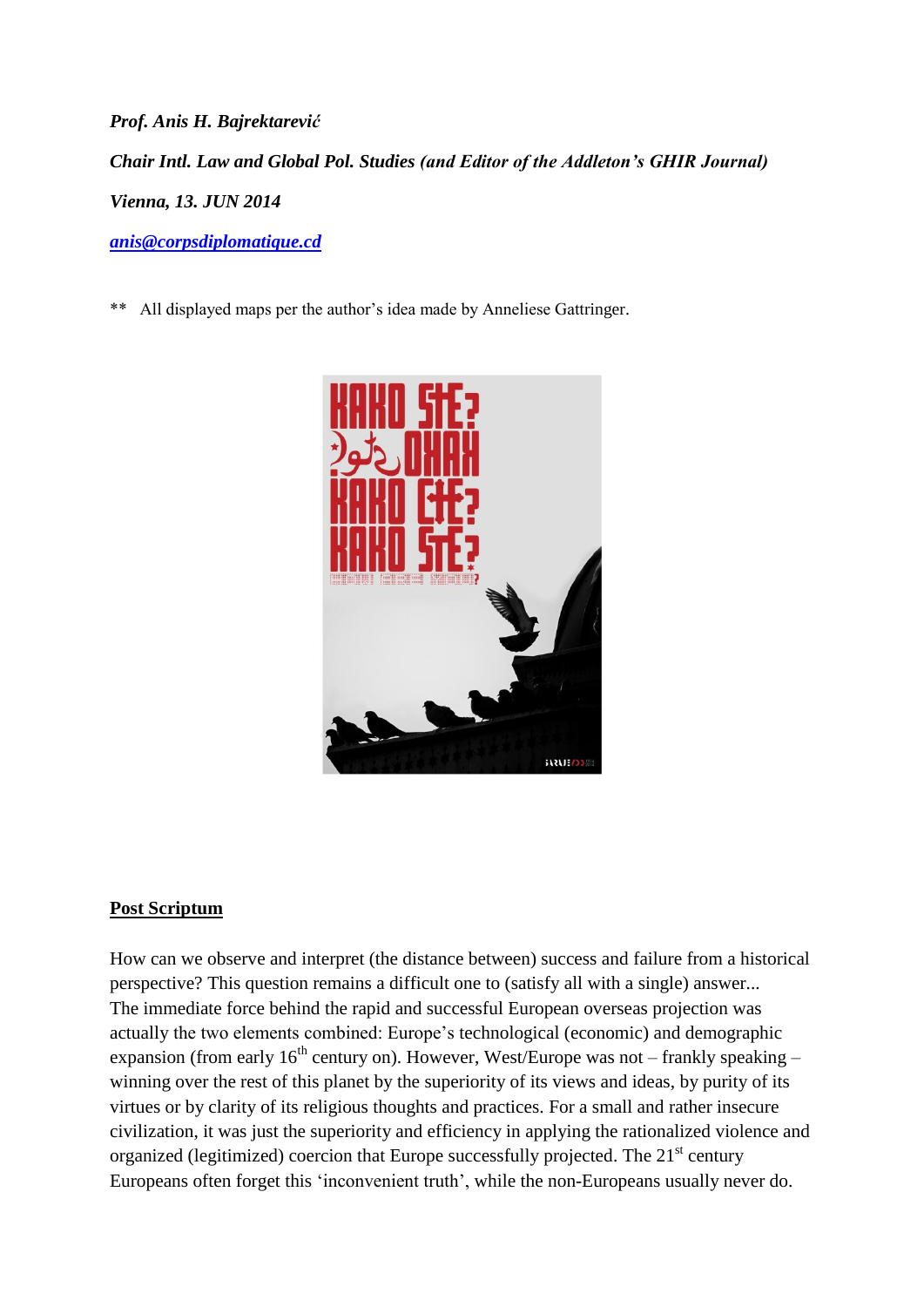The large, self-maintainable, self-assured and secure civilizations (e.g. situated on the Asian landmass) were traditionally less militant and confrontational (or the nation-state 'exclusive'), but more esoteric and generous, inclusive, attentive and flexible. The smaller, insecure civilizations (e.g. situated on a modest and minor, geographically remote and peripheral, natural resources scarce, and climatically exposed continent of Europe) were more focused, obsessively organized and "goal–oriented" (including the invention of *virtue out of necessity* – a nation-state). No wonder that European civilization has never ever generated a single religion (although it admittedly doctrinated, "clergified" and headquartered the Middle Eastrevelled religion of Christianity). On the other hand, no other civilization but the European has ever created a significant, even a relevant political ideology.

*This work is at first published in Bahasa language, Jakarta 2011 (Seputar Indonesia). Its advanced version was published in Italian language, Rome 2013 (IsAG-Rome), and by the Foreign Policy Journal of Malaysia, Kuala Lumpur 2013 (JDFR). The first English language version was published by the Routledge/Francis & Taylor and IAFOR (London – Washington 2013). This is yet, unpublished, expanded version of the text prepared for the 100th anniversary.*

- \*\* All displayed maps per the author's idea made by Anneliese Gattringer.
- \*\*\* The 100-years anniversary poster made by Amna Mahić.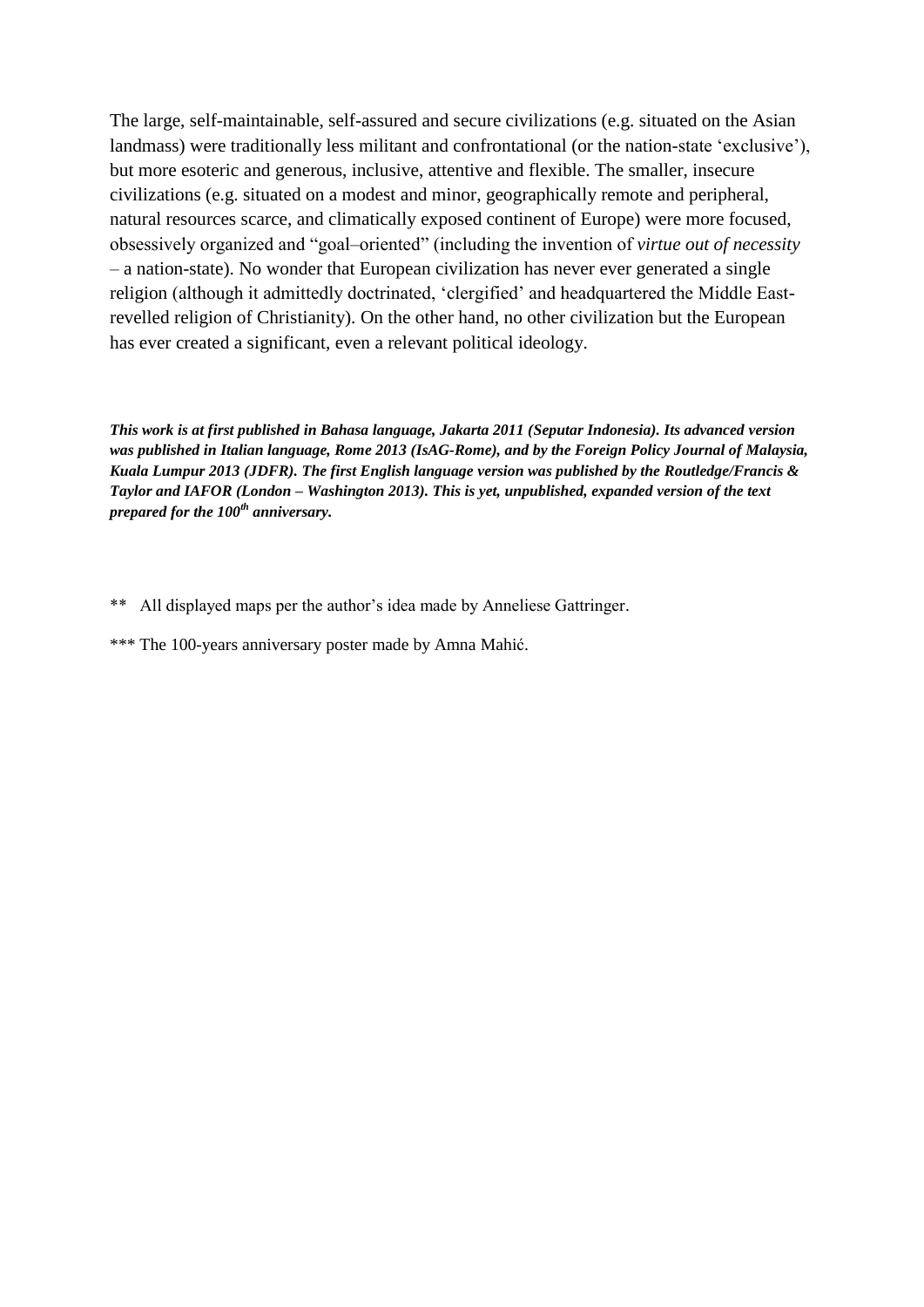#### **References:**

- 1. Dizdar, M. (1971), *Stone Sleeper* (org. *Kameni Spavač*), Svjetlost Sarajevo
- 2. Toynbee, A. J. (1934-61), *A Study of History,* Vol VII: *Universal States; Universal* Churches (Oxford University Press 1954) and Vol XII: *Reconsiderations* (Oxford University Press 1961)
- 3. McBrien, R. (2000), *Lives of the Popes*, Harper San Francisco
- 4. Bajrektarević, A. (2013), *Future of Europe (Of Lisbon and Generational Interval)*, EU Journal Europe"s World, Brussels
- 5. Kissinger, H. ( 1994), *Diplomacy*, A Touchstone Book
- 6. Siedentop, L. (2001), *Democracy in Europe*, Penguin Books
- 7. Bruton, J. (2013), *How real is the danger of an EU collapse?*, EU Journal Europe"s World 23(13) 2013, Brussels
- 8. Brzezinski, Z. (1997), *The Grand Chessboard*, Basic Books (Perseus);
- 9. Leonard, M. (2005), *Why Europe Will Run the 21st century*, Fourth Estate London
- 10. Fukuyama, F. (2012), *The Future of History*, Foreign Affairs Magazine 91(1) 2012
- 11. Bajrektarević, A. (2007), *Verticalization of Historical Experiences: Europe's and Asia's Security Structures – Structural Similarities and Differences*, Crossroads – the Macedonian Foreign Policy Journal, 4 (1), page 111-112, M-MFA07
- 12. Friedman, G. (2009), *The Next 100 Years*, Anchor Books/Random House NY;
- 13. Čengic, E. (1985), *S Krležom iz dana u dan I – IV*, Globus Zagreb Rad Beograd Svjetlost Sarajevo
- 14. Winder, S. (2014), *Danubia – A Personal History of Habsburg Europe*, Barnes & Noble
- 15. Ferguson, N. (2005), *Colossus – The Rise and Fall of the American Empire*, Penguin Books (page 255)
- 16. Bajrektarević, A. (2005), *Green/Policy Paper Submitted to the closing plenary of the Ministerial (Chairmanship summarizing the recommendations and conclusions of the OSCE Ministerial Summit Prague 2005),* OSCE Documents/EEA 2005/05/14857/En
- 17. Clark, C. (2013), *The Sleepwalkers: How Europe Went to War in 1914*, HarperCollins Publishers
- 18. Mahbubani, K. (2008), *The New Asian Hemisphere*, Public Affairs, Perseus Books Group (page: 44-45)
- 19. Stiglitz, J.E. (2012), *The Price of Inequality*, Penguin Economics
- 20. Bajrektarević, A. (2013), *Da Lisbona a Barcellona: Tutti gli strumenti dimenticati dell´ Unione Europea*, Geopolitica Rivista dell'Istituto di Alti Studi in Geopolitica e Scienze Ausiliarie, Rome
- 21. Wallerstein, I. (1999), *The End of the World as We Know it: Social Science for the XXI century*, Minneapolis: University of Minnesota Press
- 22. Ignatieff, M. (2003), *Empire lite: Nation-Building in Bosnia, Kosovo and Afghanistan*, Vintage (page 70)
- 23. Kafija Pruščak, H. (1596), *Universal theory of the global governing wisdoms* (Usul Al-hikam fi nizamiel-alem, org. Temelji mudrosti o uređenju svijeta), taken from: Imamovic, M. (1998), *Historija Bošnjaka* (History of Bosniaks), BZK-Preporod, Sarajevo
- 24. Youngs, R. (2011), *Europe's Decline and Fall – The struggle against global irrelevance*, Profile Books
- 25. Garton Ash, T. (2012), *The Crisis of Europe – How the Union Came Together and Why It's Falling Apart*, Foreign Affairs Magazine 91(5) 2012
- 26. Maalouf, A. (2009), *Le Dérèglement du monde : Quand nos civilisations s'épuisent,* Grasset, Paris
- 27. Mead, W.R. (2014), *The Return of Geopolitics – The Revenge of the Revisionist Powers*, Foreign Affairs Magazine 93(2) 2014
- 28. Bajrektarević, A. (2013), *Multiculturalism is D(r)ead in Europe – MENA Oil and the (hidden) political prize Europe pays for it*, Nordic Page, Oslo Norway
- 29. Ikenberry, G.J. (2014), *The Illusion of Geopolitics*, Foreign Affairs Magazine 93(3) 2014
- 30. Kagan, R. (2004), *Of Paradise and Power*, Vintage Books (page 85)